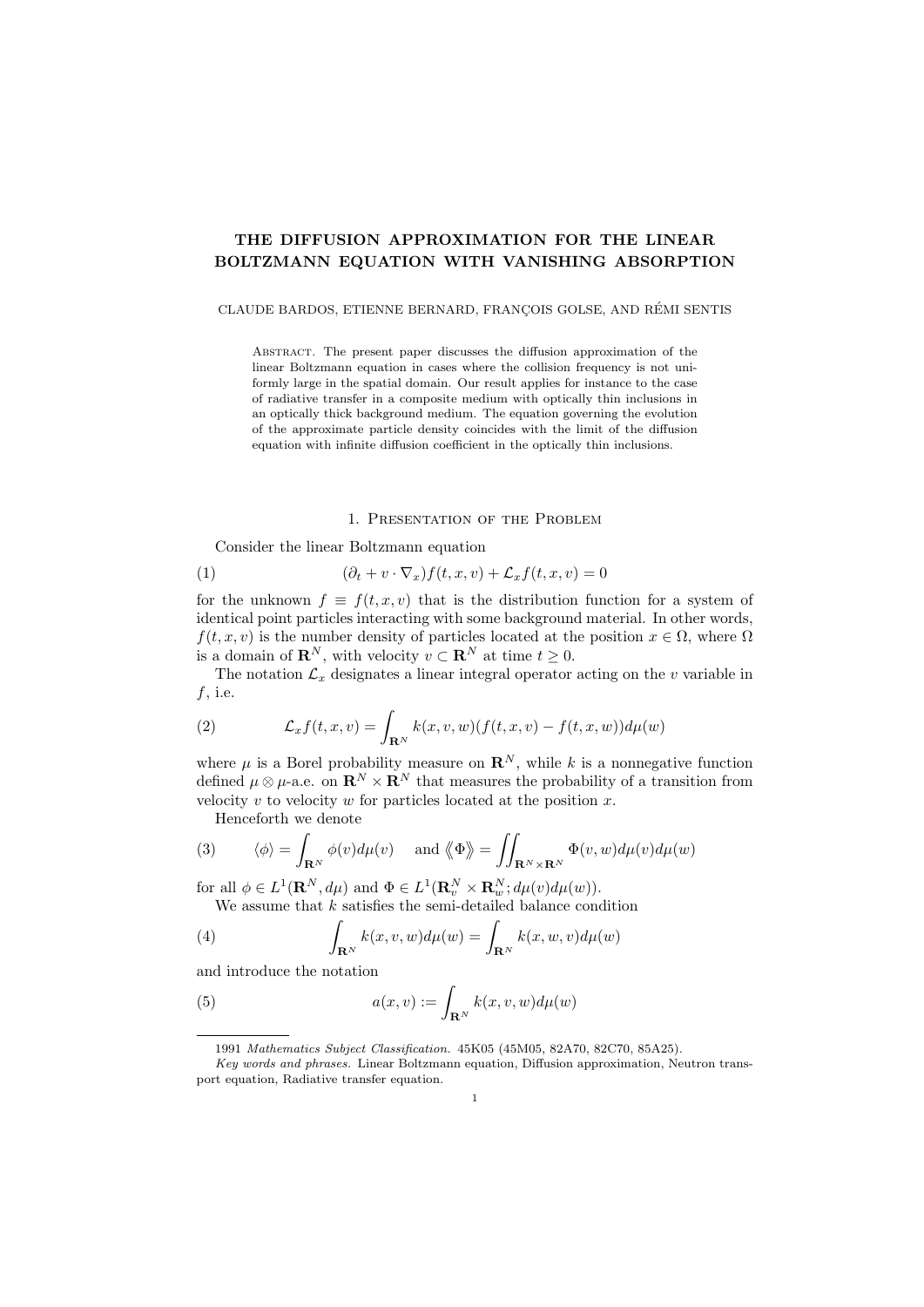for the absorption rate, so that

$$
\mathcal{L}_x f(t, x, v) = a(x, v) f(t, x, v) - \mathcal{K}_x f(t, x, v)
$$

where  $\mathcal{K}_x$  designates the integral operator

(6) 
$$
\mathcal{K}_x f(t,x,v) := \int_{\mathbf{R}^N} k(x,v,w) f(t,x,w) d\mu(w).
$$

The semi-detailed balance assumption appears for instance in  $[11]$  — see formula (2.9) in §2.

The assumptions on the transition kernel other than (4) used in our discussion are introduced later.

We further assume that  $\Omega$  is a bounded domain of  $\mathbb{R}^N$  with  $C^1$  boundary  $\partial\Omega$ and denote by  $n_x$  the unit outward normal field at  $x \in \partial \Omega$ . Let

$$
\Gamma_+ := \{ (x, v) \in \partial \Omega \times \mathbf{R}^N \mid v \cdot n_x > 0 \},
$$
  
\n
$$
\Gamma_0 := \{ (x, v) \in \partial \Omega \times \mathbf{R}^N \mid v \cdot n_x = 0 \},
$$
  
\n
$$
\Gamma_- := \{ (x, v) \in \partial \Omega \times \mathbf{R}^N \mid v \cdot n_x < 0 \}.
$$

The linear Boltzmann equation is supplemented with the absorption boundary condition

(7)  $f(t, x, v) = 0, \quad (x, v) \in \Gamma_-, t > 0.$ 

(In other words, it is assumed that there are no particles entering the domain  $\Omega$ .) This choice is made for the sake of simplicity; other boundary conditions will be discussed later.

We are concerned with the diffusion approximation of the linear Boltzmann equation  $(1)$  — see [7] and the references therein for a general presentation of this approximation. We briefly recall its main features below.

Set L to be a length scale that measures the size of  $\Omega$  while V is the average particle velocity; this defines a time scale  $T := L/V$ . The diffusion limit of (1) is based on the assumption that the dimensionless quantity  $Ta(x, v)$  is large. Thus we introduce a scaling parameter  $0 < \epsilon \ll 1$  and set

$$
\hat{k}_{\epsilon}(x,v,w):=\epsilon k(x,v,w)
$$

so that  $\hat{k}_{\epsilon}(x, v, w)$  is of order unity. Accordingly, we define

$$
\hat{a}_{\epsilon}(x, v) := \epsilon a_{\epsilon}(x, v), \quad \hat{\mathcal{L}}_x = \epsilon \mathcal{L}_x, \text{ and } \hat{\mathcal{K}}_x = \epsilon \mathcal{K}_x.
$$

(For notational simplicity, we do not mention explicitly the dependence of  $\mathcal{L}_x$  and  $\mathcal{K}_x$  in  $\epsilon$ .) Assume further that variations of order unity of the boundary data driving the solution of (1) do not occur on time scales shorter than  $T/\epsilon$ .

In that case, the solution  $f$  of  $(1)$  is sought in the form

$$
f(t, x, v) = \hat{f}_{\epsilon}(\epsilon t, x, v)
$$

with the notation  $\hat{t} = \epsilon t$  for the rescaled time variable. Thus (1) takes the form

$$
\epsilon \partial_{\hat{t}} f_{\epsilon}(\hat{t},x,v) + v \cdot \nabla_x f_{\epsilon}(\hat{t},x,v) + \frac{1}{\epsilon} \hat{\mathcal{L}}_x f_{\epsilon}(\hat{t},x,v) = 0.
$$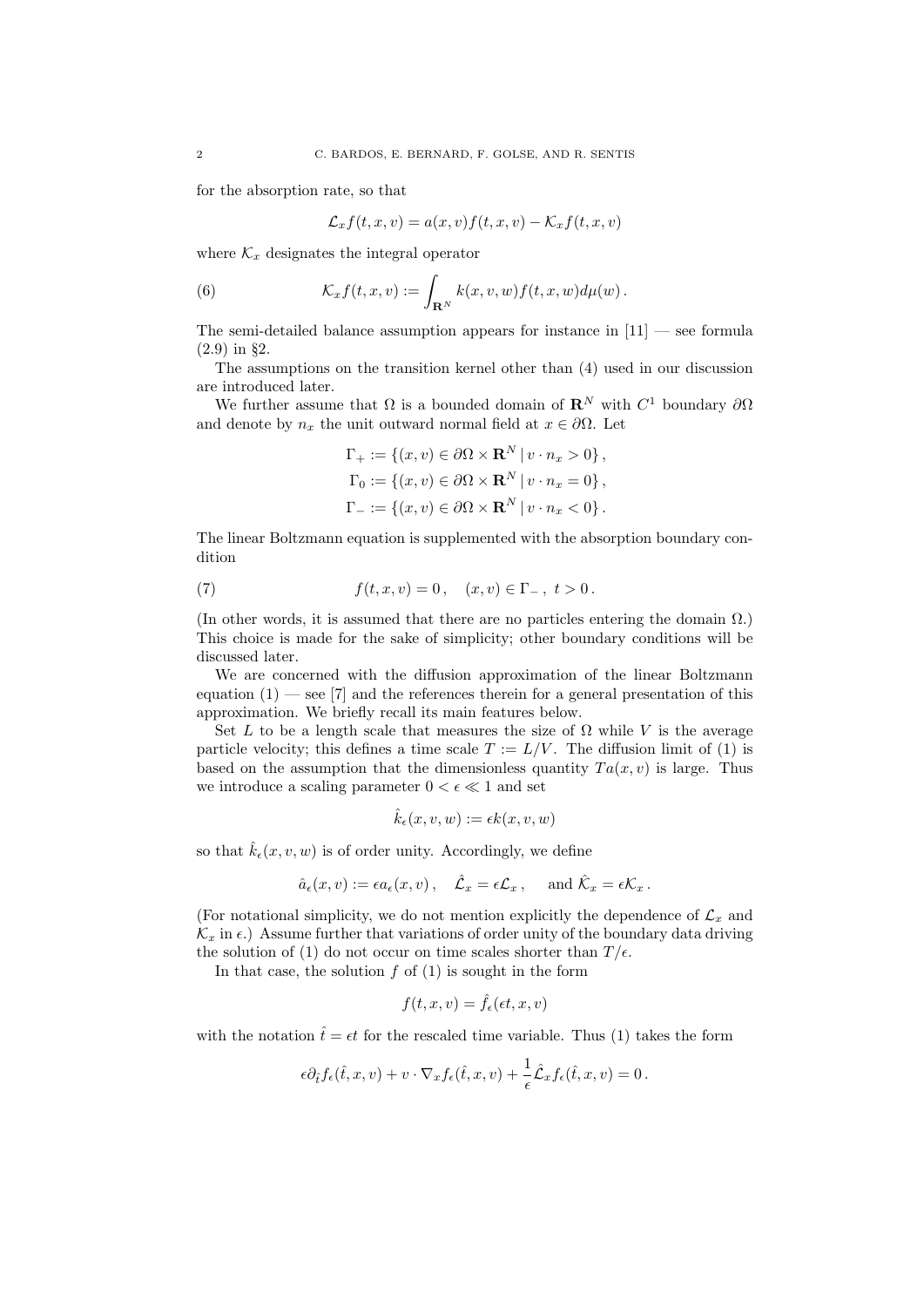Henceforth we drop hats on rescaled variables and consider the initial-boundary value problem for the scaled linear Boltzmann equation

(8) 
$$
\begin{cases} (\epsilon \partial_t + v \cdot \nabla_x) f_{\epsilon}(t, x, v) + \frac{1}{\epsilon} \mathcal{L}_x f_{\epsilon}(t, x, v) = 0, & x \in \Omega, v \in \mathbb{R}^N, t > 0, \\ f_{\epsilon}(t, x, v) = 0, & (x, v) \in \Gamma_-, t > 0, \\ f_{\epsilon}(0, x, v) = f^{in}(x, v) & x \in \Omega, v \in \mathbb{R}^N, \end{cases}
$$

in the limit as  $\epsilon \to 0$ .

# 2. Existence, uniqueness and a priori estimates

Assume that  $k$  is a nonnegative measurable function on  $\mathbf{R}^N\times\mathbf{R}^N$  satisfying the semi-detailed balance assumption (4) and the condition

(9) 
$$
a_{\epsilon} \in L^{\infty}(\Omega \times \mathbf{R}^{N}, dxd\mu).
$$

Lemma 2.1. *Under assumption (9)*

*a) the integral operators*  $\mathcal{L}_x$  *and*  $\mathcal{K}_x$  *are bounded on*  $L^2(\mathbf{R}^N, \mu)$  *for a.e.*  $x \in \Omega$ *, with* 

$$
\|\mathcal{K}_x\|_{\mathcal{L}(L^2(\mathbf{R}^N,\mu))} \leq \|a_{\epsilon}(x,\cdot)\|_{L^{\infty}(\mathbf{R}^N,\mu)}\,;
$$

*b)* the adjoints of  $K_x$  and  $\mathcal{L}_x$  are given by the formulas

$$
\mathcal{K}_x^* \phi(v) = \int_{\mathbf{R}^N} k_\epsilon(x, w, v) \phi(w) d\mu(w)
$$

*and*

$$
\mathcal{L}_x^* \phi(v) = \int_{\mathbf{R}^N} k_{\epsilon}(x, w, v) (\phi(v) - \phi(w)) d\mu(w)
$$

*for a.e.*  $x \in \Omega$ *;* 

*c)* for a.e.  $x \in \Omega$ 

{ *functions a.e. constant on*  $\mathbf{R}^{N}$ } =  $\mathbf{R} \subset \text{Ker}(\mathcal{L}_x)$  *and*  $\text{Ker}(\mathcal{L}_x^*)$ ;

*d)* for each  $\phi \in L^2(\mathbf{R}^N; d\mu)$ ,

$$
\langle \phi \mathcal{L}_x \phi \rangle = \frac{1}{2} \iint_{\mathbf{R}^N \times \mathbf{R}^N} k_{\epsilon}(x, v, w) (\phi(v) - \phi(w))^2 d\mu(v) d\mu(w),
$$

*for a.e.*  $x \in \Omega$ *;* 

e) if in addition 
$$
k_{\epsilon}(x, v, w) > 0
$$
 for  $d\mu(v)d\mu(w)$ -a.e.  $(v, w) \in \mathbb{R}^{N} \times \mathbb{R}^{N}$ , then  

$$
\text{Ker}(\mathcal{L}_{x}) = \text{Ker}(\mathcal{L}_{x}^{*}) = \{ \text{ functions a.e. constant on } \mathbb{R}^{N} \} = \mathbb{R}.
$$

**Remark.** The discussion of the properties of the operator  $\mathcal{L}_x$  differs from [3]. In [3], it is assumed that the measure  $\mu$  is the uniform probability measure on the set *V* of admissible velocities, that can be a ball, or a sphere, or a spherical annulus centered at the origin in  $\mathbb{R}^N$ . The scattering kernel  $k_{\epsilon}(x, v, w)$  is of the form

$$
k_{\epsilon}(x,v,w) = \sigma_{\epsilon}(x) f(v,w)
$$

where  $f(v, w) = f(w, v)$  a.e. on  $V \times V$  is positive and such that

$$
\int_V f(v, w) dw = 1 \quad \text{ for a.e. } v \in V.
$$

Thus  $\mathcal{L}_x = \sigma_\epsilon(x) (I - F)$ , where *F* is the integral operator defined by

$$
F\phi(v) := \int_V f(v, w)\phi(w)dw \quad \text{ for a.e. } v \in V.
$$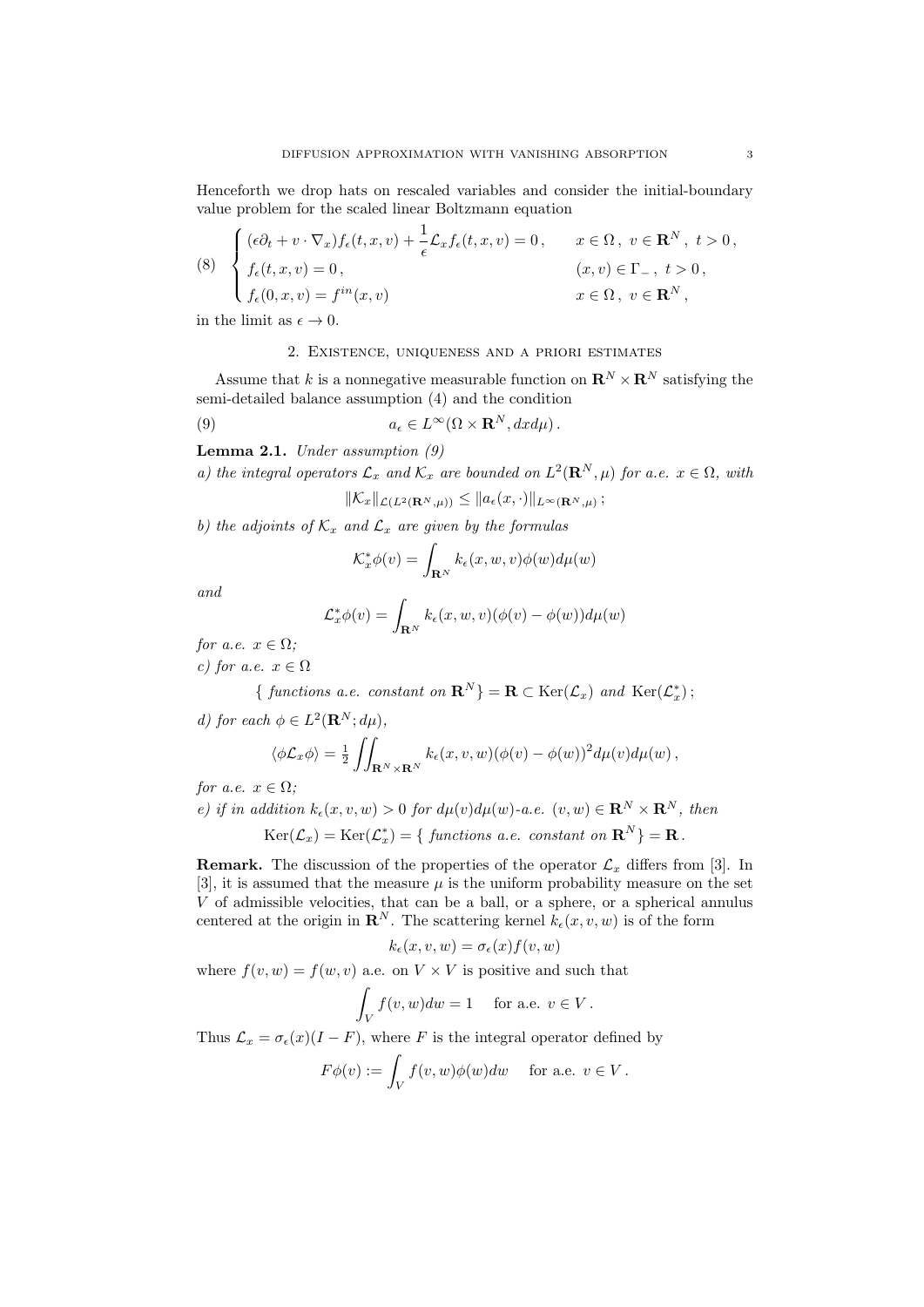Then  $\text{Ker}(\mathcal{L}_x) = \text{Ker}(I - F)$  whenever  $\sigma_{\epsilon}(x) > 0$ , and  $\mathbf{R} \subset \text{Ker}(I - F)$ . On the other hand, it is assumed in  $[3]$  that  $f$  is chosen so that  $F$  is a compact operator on  $L^2(V)$ . Then 1 is the principal eigenvalue of *F* and Ker(*I – F*) is one-dimensional by the Krein-Rutman theorem, which implies that  $\text{Ker}(I - F) = \mathbf{R}$ .

*Proof.* Statement a) follows from Schur's lemma (Lemma 18.1.12 in [10] or Lemma 1 in §2 of chapter XXI in [7]). The formula for  $\mathcal{K}_x$  in statement b) and statement c) are obvious.

As for the formula for  $\mathcal{L}_x^*$  in statement b), observe that

$$
\mathcal{L}_x \phi(v) + \mathcal{K}_x \phi(v) = \int_{\mathbf{R}^N} k_{\epsilon}(x, v, w) \phi(v) d\mu(w)
$$
  
= 
$$
\int_{\mathbf{R}^N} k_{\epsilon}(x, w, v) \phi(v) d\mu(w) = a_{\epsilon}(x, v) \phi(v)
$$

for  $dx d\mu$ -a.e.  $(x, v) \in \Omega \times \mathbf{R}^N$  by the semi-detailed balance assumption (4). For each  $\phi \in L^2(\mathbf{R}^N; d\mu)$  and a.e. in  $x \in \Omega$ 

$$
\langle \phi \mathcal{L}_x \phi \rangle = \iint_{\mathbf{R}^N \times \mathbf{R}^N} k_{\epsilon}(x, v, w) (\phi(v)^2 - \phi(v)\phi(w)) d\mu(v) d\mu(w)
$$
  
\n
$$
= \int_{\mathbf{R}^N} a_{\epsilon}(x, v) \phi(v)^2 d\mu(v) - \iint_{\mathbf{R}^N \times \mathbf{R}^N} k_{\epsilon}(x, v, w) \phi(v) \phi(w) d\mu(v) d\mu(w)
$$
  
\n
$$
= \frac{1}{2} \int_{\mathbf{R}^N} a_{\epsilon}(x, v) \phi(v)^2 d\mu(v) + \frac{1}{2} \int_{\mathbf{R}^N} a_{\epsilon}(x, w) \phi(w)^2 d\mu(v)
$$
  
\n
$$
- \iint_{\mathbf{R}^N \times \mathbf{R}^N} k_{\epsilon}(x, v, w) \phi(v) \phi(w) d\mu(v) d\mu(w)
$$
  
\n
$$
= \iint_{\mathbf{R}^N \times \mathbf{R}^N} k_{\epsilon}(x, v, w) \frac{1}{2} (\phi(v)^2 + \phi(w)^2) d\mu(v) d\mu(w)
$$
  
\n
$$
- \iint_{\mathbf{R}^N \times \mathbf{R}^N} k_{\epsilon}(x, v, w) \phi(v) \phi(w) d\mu(v) d\mu(w)
$$
  
\n
$$
= \frac{1}{2} \iint_{\mathbf{R}^N \times \mathbf{R}^N} k_{\epsilon}(x, v, w) (\phi(v) - \phi(w))^2 d\mu(v) d\mu(w)
$$

by Fubini's theorem and the semi-detailed balance assumption (4). This proves statement d).

By statement d), if  $\phi \in L^2(\mathbf{R}^N; d\mu)$  satisfies  $\mathcal{L}_x \phi = 0$ , then

$$
0 = \langle \phi \mathcal{L}_x \phi \rangle = \frac{1}{2} \iint_{\mathbf{R}^N \times \mathbf{R}^N} k_{\epsilon}(x, v, w) (\phi(v) - \phi(w))^2 d\mu(v) d\mu(w).
$$

**Therefore** 

$$
k_{\epsilon}(x, v, w)(\phi(v) - \phi(w)) = 0 \quad \text{for } d\mu(v)d\mu(w) - \text{ a.e. } (v, w) \in \mathbf{R}^{N} \times \mathbf{R}^{N}
$$

so that

$$
\phi(v) - \phi(w) = 0 \quad \text{ for } d\mu(v)d\mu(w) - \text{ a.e. } (v, w) \in \mathbf{R}^N \times \mathbf{R}^N.
$$

Averaging in *w* shows that

 $\phi(v) = \langle \phi \rangle$  for  $d\mu(v) -$  a.e.  $v \in \mathbb{R}^N$ ,

so that

$$
\text{Ker}(\mathcal{L}_x) \subset \{ \text{ functions a.e. constant on } \mathbf{R}^N \} = \mathbf{R}.
$$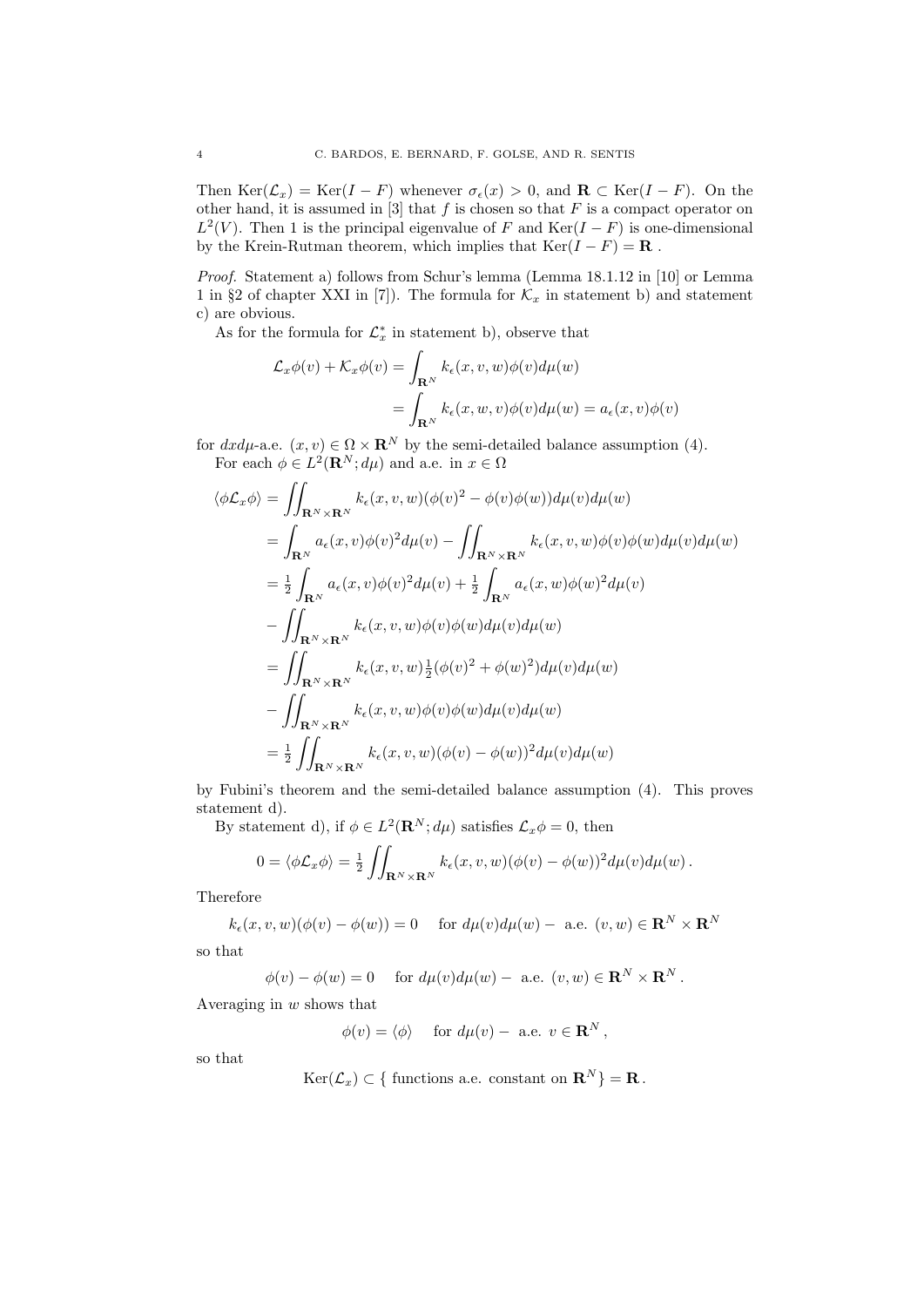With statement c), this shows that

$$
\text{Ker}(\mathcal{L}_x) = \{ \text{ functions a.e. constant on } \mathbf{R}^N \} = \mathbf{R}.
$$

Since the function  $(v, w) \mapsto k_{\epsilon}(x, w, v)$  satisfies the same properties as  $k_{\epsilon}$ ,

 $Ker(\mathcal{L}_x) = \{$  functions a.e. constant on  $\mathbb{R}^N\} = \mathbb{R}$ .

 $\Box$ 

**Proposition 2.2.** *Assume that*  $k_{\epsilon}$  *is a nonnegative measurable function defined*  $dx d(\mu \otimes \mu)$ -a.e. on  $\Omega \times \mathbf{R}^N \times \mathbf{R}^N$  *satisfying (4) and (9) with*  $a_{\epsilon}$  *defined by (5). For*  $each \epsilon > 0$  *and each*  $f^{in} \in L^2(\Omega \times \mathbf{R}^N; dx d\mu(v))$ , there exists a unique weak solution *of the initial-boundary value problem (8) in the space*  $C_b(\mathbf{R}_+; L^2(\Omega \times \mathbf{R}^N; dx d\mu(v)))$ . *This solution satisfies*

*a) the continuity equation*

$$
\partial_t \langle f_\epsilon \rangle + \text{div}_x \, \frac{1}{\epsilon} \langle v f_\epsilon \rangle = 0
$$

*in the sense of distributions on*  $\mathbb{R}^*_+ \times \Omega$ ;

*b) the "entropy inequality"*

$$
\int_{\Omega} \langle f_{\epsilon}(t,x,\cdot)^{2} \rangle dx + \int_{0}^{t} \int_{\Omega} \langle k_{\epsilon}(x,\cdot,\cdot) q_{\epsilon}(s,x,\cdot,\cdot)^{2} \rangle dx ds \leq \int_{\Omega} \langle f^{in}(x,\cdot)^{2} \rangle dx
$$

*for each*  $\epsilon > 0$  *and each*  $t \geq 0$ *, where* 

$$
q_{\epsilon}(t,x,v,w) = \frac{1}{\epsilon}(f_{\epsilon}(t,x,v) - f_{\epsilon}(t,x,w)).
$$

*Proof.* The operator  $\phi(x, v) \mapsto \mathcal{L}_x \phi(x, v)$  is a bounded perturbation of the advection operator  $-v \cdot \nabla_x$  with absorbing boundary condition (7) that is the generator of a strongly continuous contraction semigroup on  $L^2(\Omega \times \mathbf{R}^N; dx d\mu(v))$ .

This implies the existence and uniqueness of the weak solution  $f_{\epsilon}$  of the initialboundary value problem (8) in the functional space  $C_b(\mathbf{R}_+; L^2(\Omega \times \mathbf{R}^N; dx d\mu(v)))$ .

Statement a) follows from the inclusion  $\mathbf{R} \subset \text{Ker}(\mathcal{L}^*_x)$  in Lemma 2.1. Statement b) follows from Lemma 2.1 d) and Lemma 2.3 below.  $\Box$ 

**Lemma 2.3.** Let  $f^{in} \in L^2(\Omega \times \mathbf{R}^N; dx d\mu(v))$  and  $S \in L^2([0, T] \times \Omega \times \mathbf{R}^N; dt dx d\mu(v))$ . *For each*  $\epsilon > 0$ , let  $f_{\epsilon}$  be the weak solution in  $C_b(\mathbf{R}_+; L^2(\Omega \times \mathbf{R}^N; dx d\mu(v)))$  of

$$
\label{eq:2.1} \left\{ \begin{aligned} &\epsilon \partial_t f_\epsilon + v\cdot \nabla_x f_\epsilon = S\,, \qquad x\in \Omega\,,\; v\in \mathbf{R}^N\,,\; t>0\,,\\ &f_\epsilon\big|_{\Gamma_-} = 0\,,\\ &f_\epsilon\big|_{t=0} = f^{in}\,. \end{aligned} \right.
$$

*Then*

$$
\frac{1}{2} \int_{\Omega} \langle f(t, x, \cdot)^2 \rangle dx \le \frac{1}{\epsilon} \int_0^t \int_{\Omega} \langle S(s, x, \cdot) f_{\epsilon}(s, x, \cdot) \rangle dx ds + \frac{1}{2} \int_{\Omega} \langle f^{in}(x, \cdot)^2 \rangle dx
$$

The proof of this lemma is classical; we give it in the appendix for the sake of being self-contained.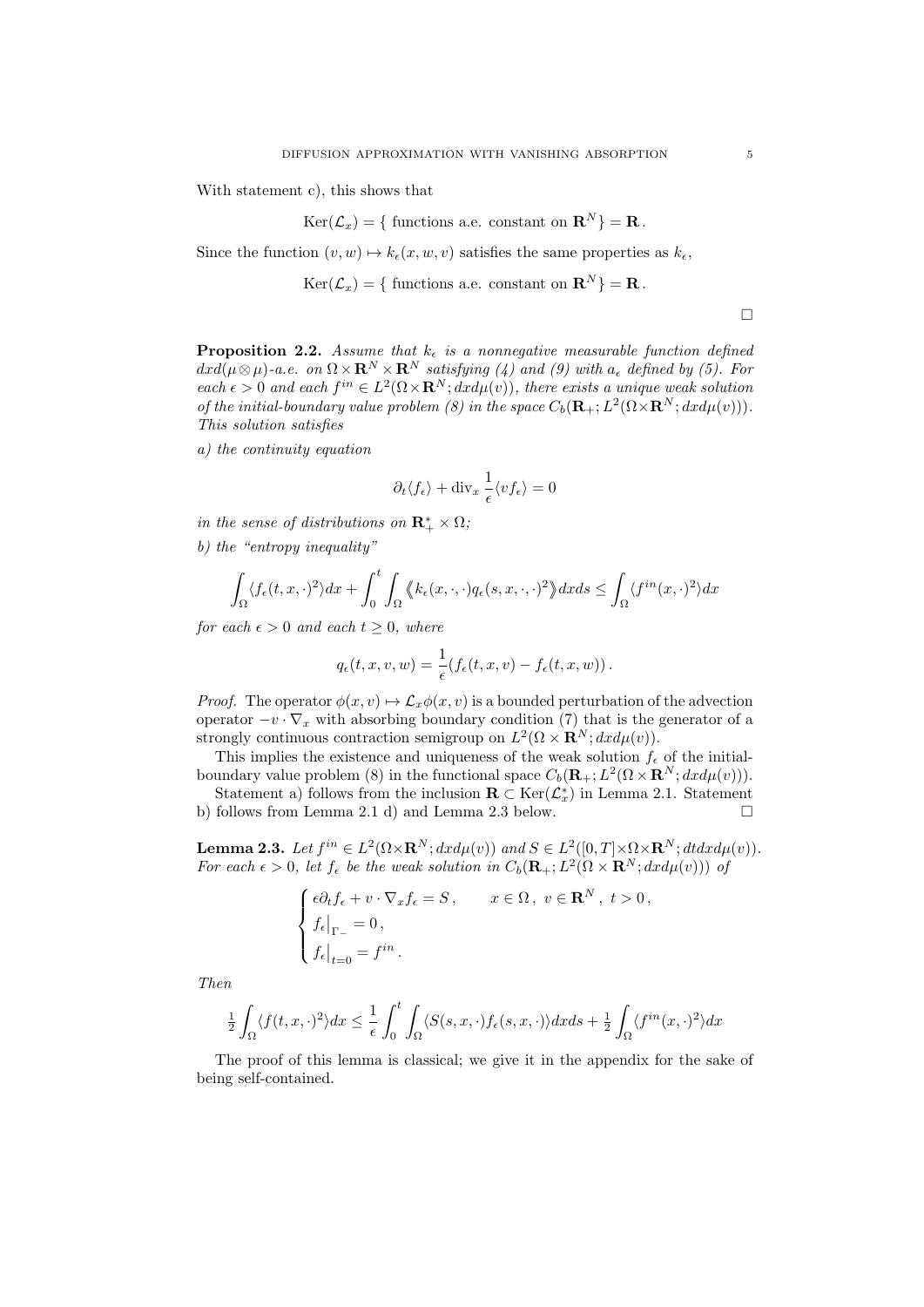#### 3. Diffusion approximation with vanishing absorption rate: main results

Assume that the spatial domain  $\Omega = A \cup B$ , where *A* is open and *B* is closed in  $\mathbf{R}^N$  (i.e.  $B \cap \partial \Omega = \emptyset$ ), with finitely many connected components denoted  $B_l$ , for  $l = 1, \ldots, m$ . We further assume that  $B_l$  has piecewise  $C^1$  boundary, that  $B_l$  is locally on one side of its boundary  $\partial B_l$ . Finally, we denote by  $n_x$  the unit normal field at  $x \in \partial A$ , oriented towards the exterior of A.

Henceforth, it is assumed that the measure  $\mu$  satisfies

(10) 
$$
\mu({0}) = 0.
$$

We further assume that

(11) 
$$
\langle |v|^2 \rangle < \infty
$$
 and  $\det(\langle v \otimes v \rangle) \neq 0$ .

For each  $l = 1, \ldots, m$ , denote by  $\tau_l \equiv \tau_l(x, v)$  the forward exit time from  $B_l$ starting from the position  $x$  with the velocity  $v$ ; in other words

(12) 
$$
\tau_l(x,v) := \inf\{t > 0 \text{ s.t. } x + tv \in \partial B_l\}.
$$

We assume that, for each  $l = 1, \ldots, m$  and for each  $q \in L^2(\partial B_l)$ ,

(13) 
$$
g(x + \tau_l(x, v)v) = g(x) \text{ for } d\sigma(x)d\mu(v) - \text{a.e. } (x, v) \in \partial B_l \times \mathbf{R}^N
$$

$$
\Rightarrow g(x) = \frac{1}{|\partial B_l|} \int_{\partial B_l} g(y) d\sigma(y) \text{ for a.e. } x \in \partial B_l.
$$

We further assume that the scattering kernel  $k_{\epsilon}$  in the linear Boltzmann equation is a  $dx d\mu(v) d\mu(w)$ -a.e. nonnegative measurable function on  $\Omega \times \mathbb{R}^N \times \mathbb{R}^N$  satisfying the following assumptions, in addition to (4):

(a) the absorption rate  $a_{\epsilon}$  is uniformly small on  $B \times \mathbf{R}^{N}$  as  $\epsilon \to 0$ , i.e.

(14) 
$$
\|a_{\epsilon}\|_{L^{\infty}(B\times\mathbf{R}^N,dxd\mu)}\to 0 \quad \text{as } \epsilon\to 0;
$$

(b) the restriction of  $k_{\epsilon}$  to  $A \times \mathbf{R}^{N} \times \mathbf{R}^{N}$  is assumed to be independent of  $\epsilon$  and denoted  $k_A \equiv k_A(x, v, w)$ ; it satisfies

(15) 
$$
C_K := \operatorname*{supess}_{(x,v)\in A\times\mathbf{R}^N} \int_{\mathbf{R}^N} \left( k_A(x,v,w) + \frac{1}{k_A(x,v,w)} \right) d\mu(w) < \infty;
$$

we henceforth denote

(16) 
$$
a_A(x,v) := \int_{\mathbf{R}^N} k_A(x,v,w) d\mu(w)
$$
, for  $dx d\mu(v) -$  a.e.  $(x,v) \in A \times \mathbf{R}^N$ ;

(c) there exists a  $\mathbb{R}^N$ -valued vector field  $b \equiv b(x, v)$  defined  $dx d\mu$ -a.e. on  $A \times \mathbb{R}^N$ such that

(17) 
$$
b(x, \cdot) \in L^2(\mathbf{R}^N, d\mu), \quad \langle b(x, \cdot) \rangle = 0 \quad \text{and } \mathcal{L}_x b(x, \cdot) = \mathcal{L}_x^* b(x, \cdot) = v
$$

for a.e.  $x \in A$ .

With the vector field *b*, we defined the  $M_N(\mathbf{R})$ - valued matrix field

(18) 
$$
M(x) = \langle b(x, \cdot) \otimes v \rangle, \quad \text{for a.e. } x \in A.
$$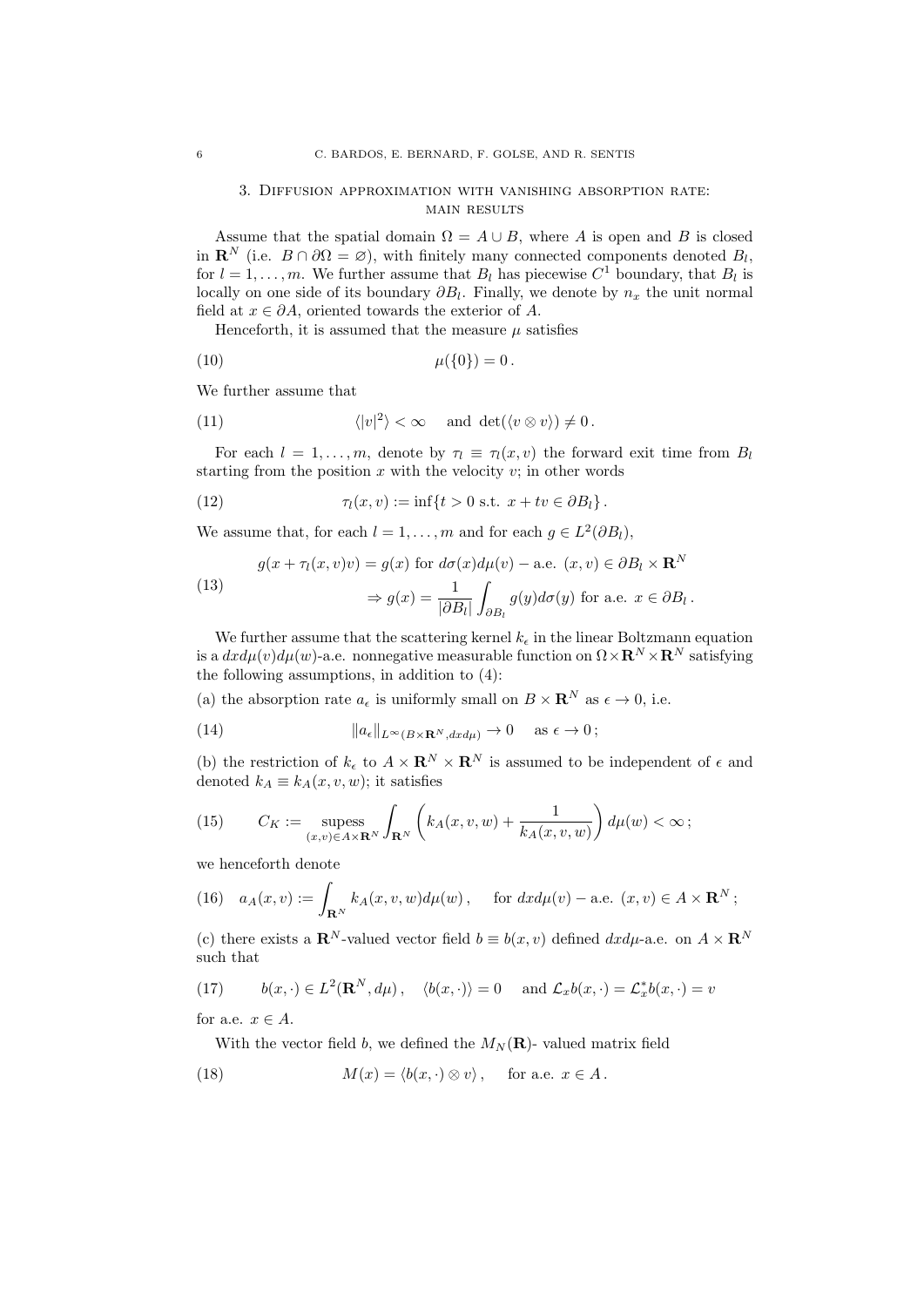3.1. Coercivity properties of  $\mathcal{L}_x$ . The coercivity properties of  $\mathcal{L}_x$  on the orthogonal of its null-space for a.e.  $x \in A$  are crucial in order to study the matrix field  $M$ . This matrix field is of fundamental importance in the sequel as it is the diffusion matrix that appears in the limit equation. Notice however that this diffusion matrix is (a.e.) defined on *A* only, and not in all of  $\Omega$ .

**Lemma 3.1.** *Assume that*  $k_{\epsilon}$  *satisfies the assumptions (4)-(14)-(15)-(17) while the* probability measure  $\mu$  *satisfies* (11). Then

*a) one has*

 $\langle v \rangle = 0$ ;

*b)* for a.e.  $x \in A$  and each  $\phi \in L^2(\mathbf{R}^N, d\mu)$ 

$$
\|\phi-\langle\phi\rangle\|_{L^2(\mathbf{R}^N;d\mu)}\leq 2C_K\|\mathcal{L}_x\phi\|_{L^2(\mathbf{R}^N,d\mu)}\,;
$$

*in particular*

$$
||b(x,\cdot)||_{L^2(\mathbf{R}^N,d\mu)} \leq 2C_K \langle |v|^2 \rangle^{1/2};
$$

*c) the matrix field M satisfies*

$$
M(x) = M(x)^{T} \quad \text{for a.e. } x \in A;
$$

*d) the matrix field M satisfies the bound*

$$
|M_{ij}(x)| \le 2C_K ||v_i||_{L^2(\mathbf{R}^N, d\mu)} ||v_j||_{L^2(\mathbf{R}^N, d\mu)} \quad \text{for a.e. } x \in A;
$$

*e)* denoting by  $\beta > 0$  the smallest eigenvalue of the positive matrix  $\langle v^{\otimes 2} \rangle$ , one has

$$
\xi \cdot M(x)\xi \ge \frac{\beta}{2C_K} |\xi|^2 \text{ for all } \xi \in \mathbf{R}^N, \quad \text{ for a.e. } x \in A.
$$

3.2. The diffusion equation on  $\Omega$  with infinite diffusivity in *B*. In the classical diffusion approximation of the linear Boltzmann equation, the diffusion coefficient is proportional to the reciprocal absorption rate (see for instance formula (47) in [3]). In the situation considered above, the absorption rate vanishes as  $\epsilon \to 0$ in the subregion  $B$  of the spatial domain  $\Omega$ . This suggest that the limit equation should be a diffusion equation with infinite diffusion constant in *B*.

Before going further, we recall the precise statement of this problem and its variational formulation.

Define

$$
\mathcal{H} := \left\{ u \in L^{2}(\Omega) \text{ s.t. } u(x) = \frac{1}{|B_{l}|} \int_{B_{l}} u(y) dy \text{ for a.e. } x \in B_{l}, l = 1, \ldots, n \right\},\
$$

and

$$
\mathcal{V} := \mathcal{H} \cap H_0^1(\Omega) = \{ u \in H_0^1(\Omega) \text{ s.t. } \nabla u(x) = 0 \text{ for a.e. } x \in B_l, l = 1, ..., n \}.
$$

For each  $\rho^{in} \in \mathcal{H}$ , consider the following variational problem (19)

$$
\begin{cases}\n\rho \in C_b(\mathbf{R}_+; \mathcal{H}) \cap L^2(\mathbf{R}_+; \mathcal{V}), & \partial_t \rho \in L^2(\mathbf{R}_+; \mathcal{V}'), \text{ and } \rho|_{t=0} = \rho^{in}, \\
\frac{d}{dt} \int_{\Omega} \rho(t, x) w(x) dx + \int_A \nabla w(x) \cdot M(x) \nabla_x \rho(t, x) dx = 0, & \text{for a.e. } t \ge 0, \\
\text{for all } w \in \mathcal{V}.\n\end{cases}
$$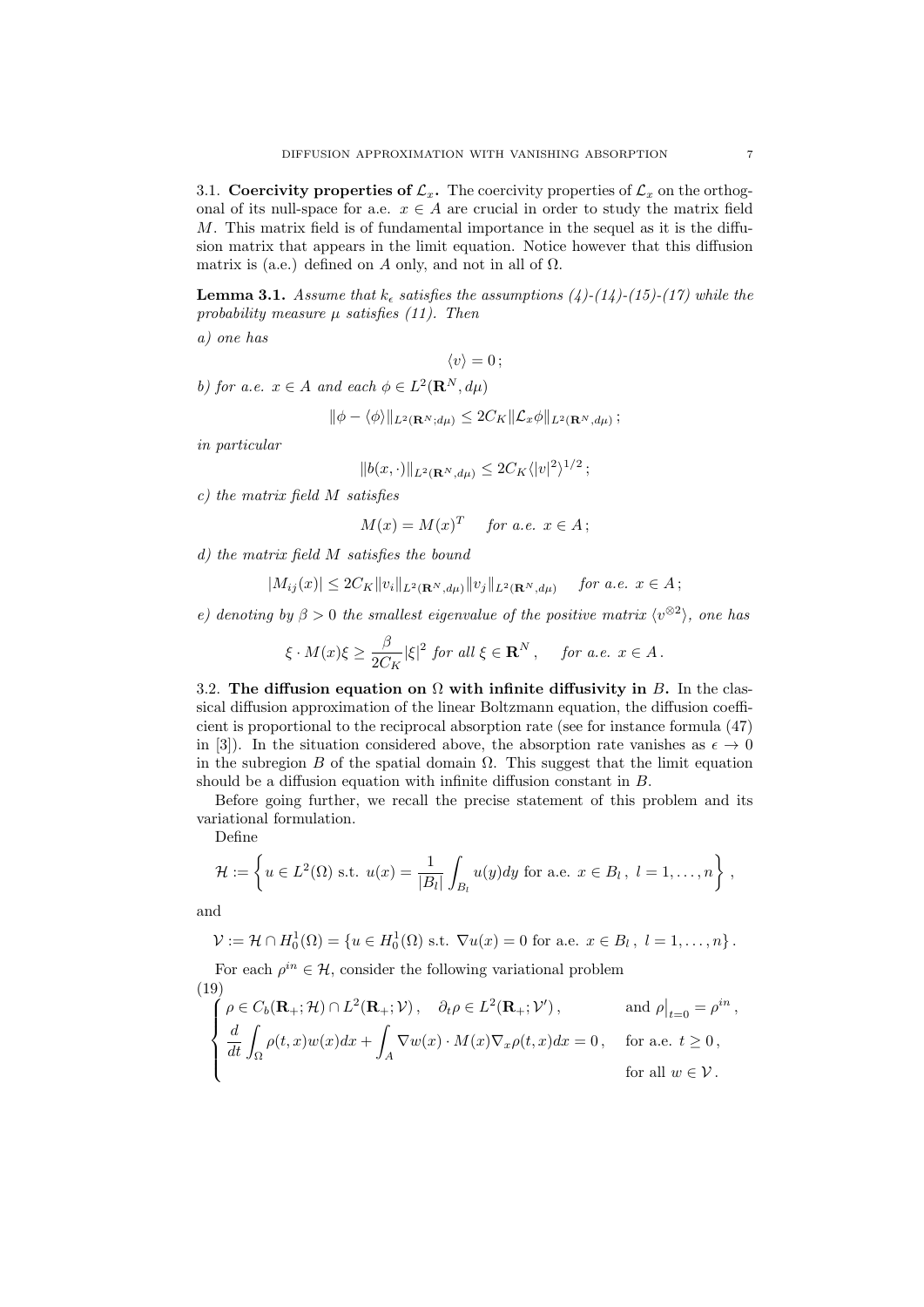**Proposition 3.2.** Assume that  $x \mapsto M(x)$  is an  $M_N(\mathbf{R})$ -valued measurable matrix *field on A satisfying*

> $M_{ij} \in L^{\infty}(A)$  *for all*  $i, j = 1, \ldots, N$ , *and there exists*  $\alpha > 0$  *s.t.*  $\xi \cdot M(x)\xi \ge \alpha |\xi|^2$  for a.e.  $x \in A$  and all  $\xi \in \mathbf{R}^N$ .

*For each*  $\rho^{in} \in \mathcal{H}$ *, the variational problem (19) has a unique solution. This solution satisfies the "energy" identity*

$$
\frac{1}{2} \int_{\Omega} \rho(t,x)^2 dx + \int_0^t \int_A \nabla_x \rho(s,x) \cdot M(x) \nabla_x \rho(s,x) dx ds = \frac{1}{2} \int_{\Omega} \rho^{in}(x)^2 dx
$$

*for each*  $t \geq 0$ *.* 

Next we state the PDE formulation equivalent to (19).

**Proposition 3.3.** Assume that  $x \mapsto M(x)$  is an  $M_N(\mathbf{R})$ -valued measurable matrix *field on A such that*  $M_{ij} \in L^{\infty}(A)$  *for all*  $i, j = 1, ..., N$ *. Let*  $\rho \in C([0, T]; \mathcal{H}) \cap$  $L^2([0, T]; \mathcal{V})$  *with*  $\partial_t \rho \in L^2([0, T]; \mathcal{V}').$ 

*Then*  $\rho$  *satisfies* 

$$
\label{eq:2.1} \left\{ \begin{aligned} &\frac{d}{dt}\int_{\Omega}\rho(t,x)w(x)dx+\int_{A}\nabla w(x)\cdot M(x)\nabla_x\rho(t,x)dx=0\,,\quad\textit{for all }w\in\mathcal{V}\,,\\ &\rho\big|_{t=0}=\rho^{in}\,. \end{aligned} \right.
$$

*if and only if*

$$
\begin{cases}\n\partial_t \rho - \text{div}_x(M\nabla_x \rho) = 0 & \text{in } \mathcal{D}'(\mathbf{R}_+^* \times A), \\
\rho(t, \cdot)|_{\partial\Omega} = 0 & \text{in } L^2([0, T]; H^{1/2}(\partial\Omega)), \\
\dot{\rho}_l = \frac{1}{\beta_l} \left\langle \frac{\partial \rho}{\partial n_M}, 1 \right\rangle_{H^{-1/2}(\partial B_l), H^{1/2}(\partial B_l)} & \text{in } H^{-1}((0, T)), \ l = 1, \dots, m \\
\rho|_{t=0} = \rho^{in},\n\end{cases}
$$

*where*

$$
\beta_l=|B_l|, \quad l=1,\ldots,m\,.
$$

In the PDE formulation equivalent to (19), we have used the notation

$$
\frac{\partial \rho}{\partial n_M}(t,x) := n_x \cdot M(x) \nabla_x \rho(t,x) .
$$

Consider therefore the problem

(20)  
\n
$$
\begin{cases}\n\partial_t \rho(t, x) = \text{div}_x (M(x) \nabla_x \rho(t, x) & x \in A, t > 0, \\
\rho(t, x) = 0 & x \in \partial \Omega, t > 0, \\
\dot{\rho}_l(t) = \frac{1}{\beta_l} \int_{\partial B_l} \frac{\partial \rho}{\partial n_M}(t, x) d\sigma(x) & l = 1, ..., m, t > 0, \\
\rho(0, x) = \rho^{in}(x) & x \in \Omega.\n\end{cases}
$$

The proposition above justifies the following definition.

**Definition 3.4.** For  $\rho^{in} \in \mathcal{H}$ , a weak solution of the problem (20) is a function  $\rho \equiv \rho(t, x)$  *such that* 

$$
\rho \in C_b(\mathbf{R}_+; \mathcal{H}) \cap L^2(\mathbf{R}_+; \mathcal{V}) \quad \text{and } \partial_t \rho \in L^2(\mathbf{R}_+; \mathcal{V}')
$$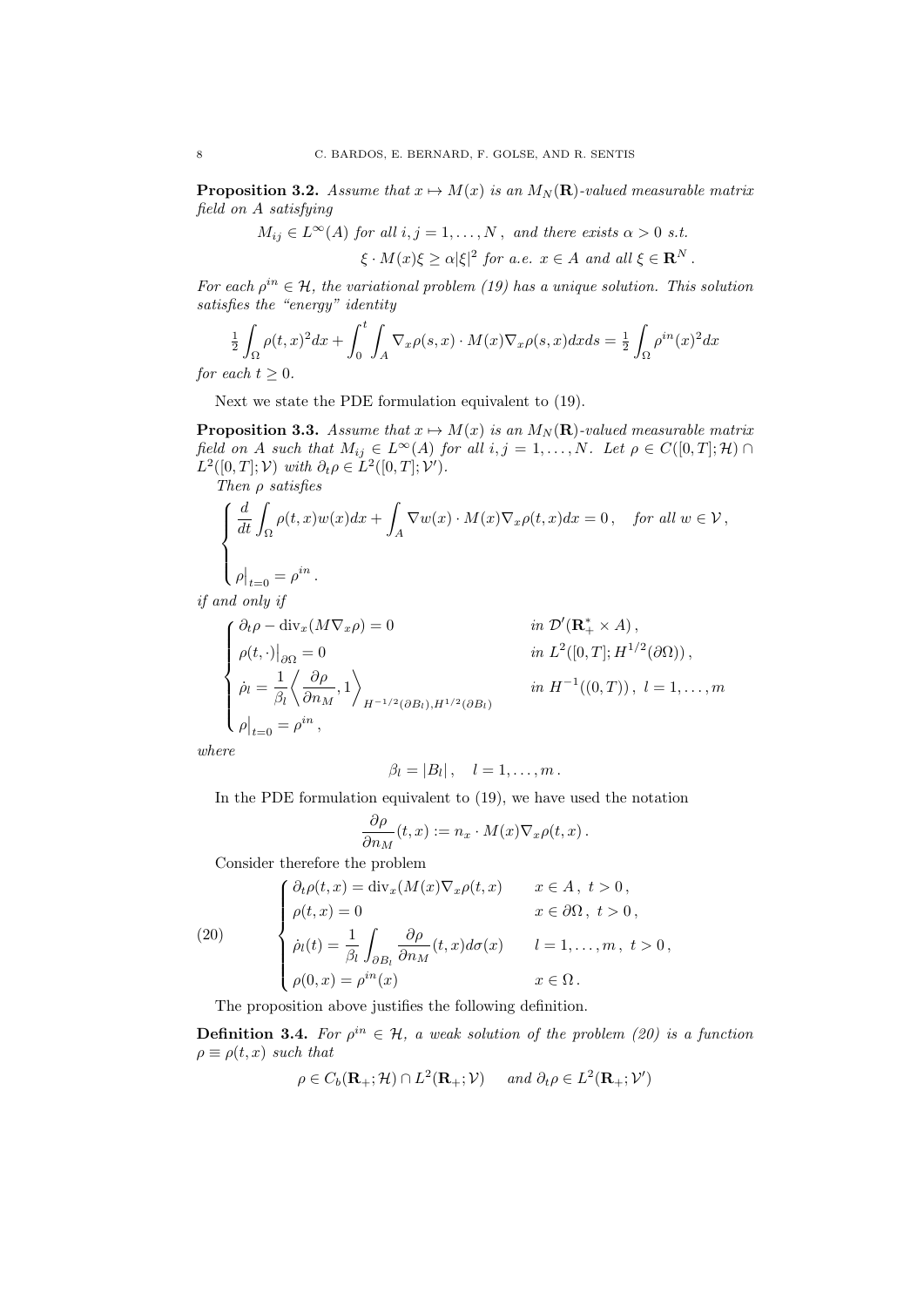*which satisfies the variational formulation and the initial condition in (19).*

**Remark.** The problem  $(20)$  is the limit of the diffusion equation in the case where the diffusion coefficient tends to  $+\infty$  in *B*: see for instance Theorem 2.4 in [8] for a proof of this result.

3.3. The diffusion approximation. With the preparations above, we can formulate the diffusion approximation for the scaled linear Boltzmann equation with absorption rate vanishing in *B*.

Theorem 3.5. *Assume that µ satisfies (11) and that k*✏ *satisfies the assumptions (4)-(14)-(15)-(17). Let M be the matrix field defined on A by (18).*

Let  $\rho^{in} \in \mathcal{H}$ , and for each  $\epsilon > 0$ , let  $f_{\epsilon}$  be the unique weak solution of the initial*boundary value problem (8) in the space*  $C_b(\mathbf{R}_+; L^2(\Omega \times \mathbf{R}^N; dx d\mu(v)))$ . Then

 $f_{\epsilon}(t, \cdot, \cdot) \rightarrow \rho(t, \cdot)$  *strongly in*  $L^2(\Omega \times \mathbf{R}^N; dx du)$ 

*uniformly in*  $t \in [0, T]$  *for all*  $T > 0$ *, where*  $\rho$  *is the unique weak solution of (20). In addition*

$$
\frac{1}{\epsilon}(f_{\epsilon}(t,x,v)-f_{\epsilon}(t,x,w))\to -(b(x,v)-b(x,w))\cdot\nabla_x\rho(t,x)
$$

*in the strong topology of*  $L^2([0,T] \times A \times \mathbf{R}^N \times \mathbf{R}^N; k_A(x,v,w)dt dx d\mu(v)d\mu(w)$  for  $all T > 0$  *as*  $\epsilon \rightarrow 0$ *.* 

Remark. The last convergence statement above is equivalent to the following:

(21) 
$$
\frac{1}{\epsilon}(f_{\epsilon} - \langle f_{\epsilon} \rangle) \to -b \cdot \nabla_x \rho \quad \text{strongly in } L^2([0, T] \times A \times \mathbf{R}^N; dt dx d\mu)
$$

as  $\epsilon \to 0$ . This statement is the analogue of formula (37) in [3] giving the  $O(\epsilon)$  term in the Hilbert expansion of the solution  $f_{\epsilon}$  as a formal power series in  $\epsilon$ .

*Proof of formula (21).* Observe that the linear map  $\Phi \mapsto \phi$  defined by

$$
\phi(t, x, v) = \int_{\mathbf{R}^N} \Phi(t, x, v, w) d\mu(w)
$$

is a bounded operator from  $L^2([0,T] \times A \times \mathbf{R}^N \times \mathbf{R}^N; k_A(x,v,w)dt dx d\mu(v)d\mu(w))$ to  $L^2([0,T] \times A \times \mathbf{R}^N; dt dx d\mu(v))$ . Indeed

$$
\phi(t, x, v)^2 \le C_K \int_{\mathbf{R}^N} k_A(x, v, w) \Phi(t, x, v, w)^2 d\mu(w)
$$

by the Cauchy-Schwarz inequality and assumption (15). The conclusion follows from integrating both sides of this inequality in *t, x, v*. Therefore

$$
\frac{1}{\epsilon}(f_{\epsilon}(t,x,v) - \langle f_{\epsilon} \rangle(t,x)) = \int_{\mathbf{R}^{N}} \frac{1}{\epsilon}(f_{\epsilon}(t,x,v) - f_{\epsilon}(t,x,w))d\mu(w)
$$

$$
\to -\int_{\mathbf{R}^{N}} (b(x,v) - b(x,w)) \cdot \nabla_{x}\rho(t,x)d\mu(w)
$$

$$
= -b(x,v) \cdot \nabla_{x}\rho(t,x)
$$

in  $L^2([0,T] \times A \times \mathbf{R}^N; dt dx d\mu(v))$  as  $\epsilon \to 0$ , since  $\langle b(x, \cdot) \rangle = 0$  for a.e.  $x \in A$ .  $\Box$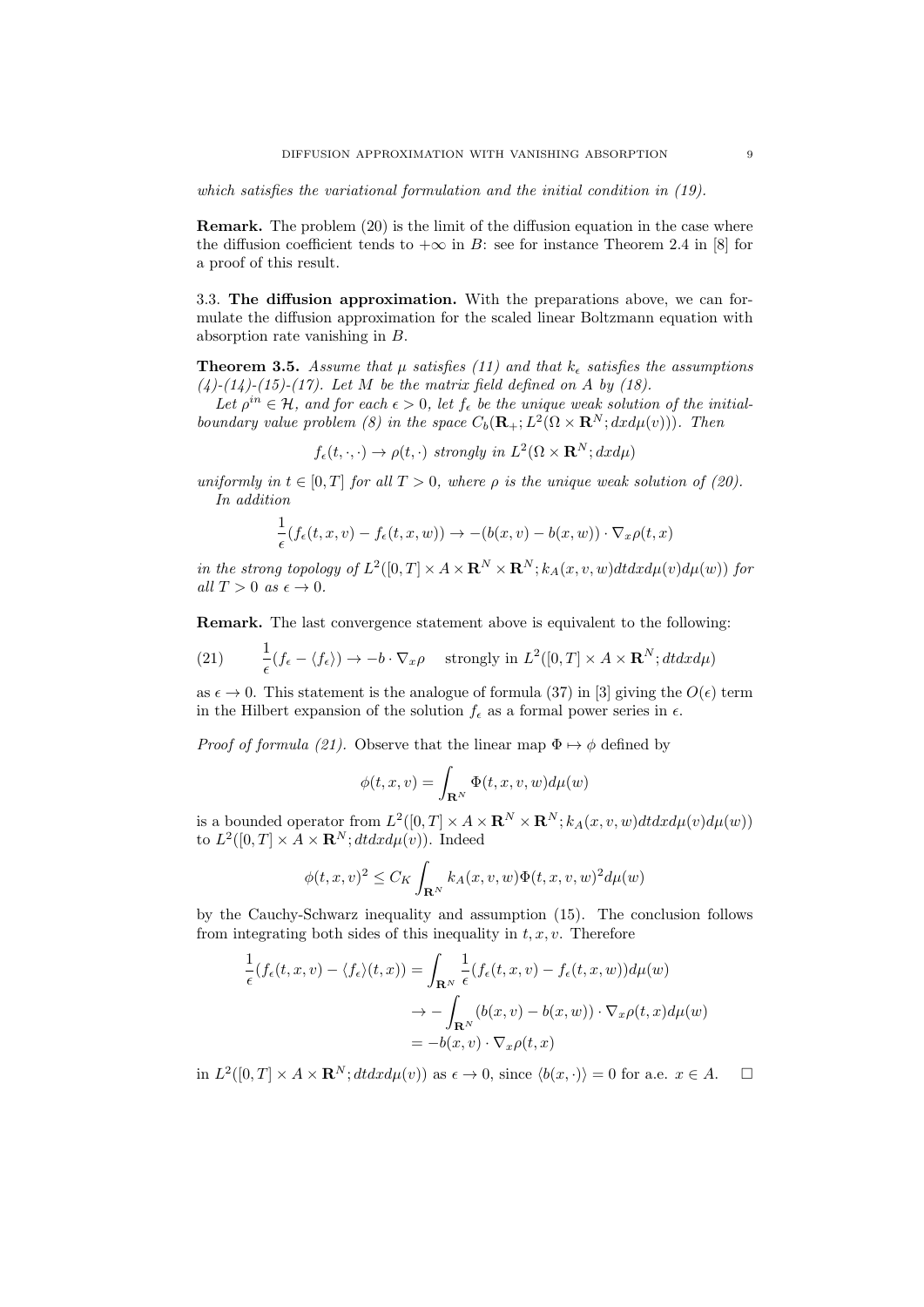3.4. Remarks on the assumptions of Theorem 3.5. The existence of the vector field *b* is obviously an important assumption as it enters the definition of the diffusion matrix  $M$ . In the present formulation, the existence of  $b$  is postulated in (17) and the condition  $\langle v \rangle = 0$  in Lemma 3.1 deduced from the existence of *b*.

Conversely, one can assume that the transition kernel  $k_A$  is chosen so that  $\mathcal{K}_r$  is a compact operator on  $L^2(\mathbf{R}^N; d\mu)$  for a.e.  $x \in A$ . In that case,  $\mathcal{L}_x$  is a Fredholm operator on  $L^2(\mathbf{R}^N; d\mu)$  for a.e.  $x \in A$ , because the multiplication by  $a_A(x, v)$  is an invertible operator on  $L^2(\mathbf{R}^N; d\mu)$  for a.e.  $x \in A$  — see Corollary 19.1.8 in [10] or chapter 6 in [5]. Indeed, by (15) and Jensen's inequality

$$
|a_A(x,v)^{-1}| = \langle k_A(x,v,\cdot) \rangle^{-1} \le \langle k_A(x,v,\cdot)^{-1} \rangle \le C_K
$$

for  $dx d\mu(v)$ -a.e.  $(x, v) \in A \times \mathbf{R}^N$ . Applying then Lemma 2.1 e) shows that

Im
$$
(\mathcal{L}_x)
$$
 = Ker $(\mathcal{L}_x^*)^{\perp}$  = { $\phi \in L^2(\mathbf{R}^N; d\mu(v))$  s.t.  $\langle \phi \rangle = 0$  }.

Thus

$$
\langle v \rangle = 0 \Leftrightarrow v \in \text{Im}(\mathcal{L}_x)
$$

for a.e.  $x \in A$ . If in addition  $k_A$  is chosen such that

$$
k_A(x, v, w) = k_A(x, w, v) \quad \text{ for } d\mu(v)d\mu(w) - \text{a.e. } (v, w) \in \mathbf{R}^N \times \mathbf{R}^N
$$

for a.e.  $x \in A$ , then  $\mathcal{L}^*_x = \mathcal{L}_x$  and assumption (17) holds.

Another key assumption is (13).

If *B*<sub>*l*</sub> is convex for  $l = 1, ..., m$  and  $\mu$  is of the form  $d\mu(v) = r(|v|)dv$  or  $\mu$  is the uniform probability measure on a sphere included in  $\mathbb{R}^N$  centered at the origin, (13) is obviously satisfied. Indeed, for each  $x, y \in \partial B_l$ , the segment  $[x, y]$  is included in  $B_l$ , so that  $g(x) = g(y)$  for a.e.  $x, y \in \partial B_l$ .

But even when  $B_l$  is convex, the assumption (13) may fail to be satisfied for some measures  $\mu$ . For instance, assume that  $N = 2$ , and take  $B_l = \{x \in \mathbb{R}^2 \text{ s.t. } |x| \leq 1\}.$ Denote by  $(e_1, e_2)$  the canonical basis of  $\mathbb{R}^2$ , and let

$$
\mu = \frac{1}{4} (\delta_{e_1} + \delta_{-e_1} + \delta_{e_2} + \delta_{-e_2}).
$$

For  $x = (x_1, x_2) \in \partial B_l$ , one has  $\tau_l(x, \pm e_1) = 2|x_1|$  and  $\tau_l(x, \pm e_2) = 2|x_2|$ , so that

$$
\begin{aligned}\n(-x_1, x_2) + \tau_l(x, e_1)e_1 &= (x_1, x_2), \\
(x_1, -x_2) + \tau_l(x, e_2)e_2 &= (x_1, x_2), \\
(x_1, -x_2) + \tau_l(x, e_2)e_2 &= (x_1, x_2), \\
(x_1, x_2) - \tau_l(x, e_2)e_2 &= (x_1, -x_2).\n\end{aligned}
$$

Thus  $g(x) = |x_1|$  or  $g(x) = |x_2|$  are not a.e. constant on  $\partial B_l$  and yet satisfy the condition

$$
g(x + \tau_l(x, v)v) = g(x)
$$
 for  $dx d\mu(v) -$  a.e.  $(x, v) \in \partial B_l \times \mathbb{R}^2$ .

Assumption (14) is obviously satisfied if  $k_{\epsilon}(x, v, w) = 0$  for  $dx d\mu(v) d\mu(w)$ -a.e.  $(x, v, w) \in B \times \mathbf{R}^N \times \mathbf{R}^N$ , or if  $k_{\epsilon}(x, v, w) = O(\epsilon)$  on *B*. The assumption used in the present paper is obviously much more general. For instance, it is satisfied if one has  $k_{\epsilon}(x, v, w) = O(|\ln \epsilon|^{-\gamma_l})$  on  $B_l$  with  $\gamma_l > 0$  for each  $l = 1, \ldots, m$ . The Hilbert expansion method used in [3] does not apply to this situation, and therefore cannot be used on the problem considered here in its fullest generality.

Even in the nondegenerate case where  $B = \emptyset$ , observe that our assumptions on the transition kernel  $k_{\epsilon}$  do not imply that the vector field *b* in (17) depends smoothly on x. This again excludes the possibility of using the Hilbert expansion as in  $[3]$  to establish the validity of the diffusion limit. Accordingly, the diffusion matrix field *M* obtained in Theorem 3.5 is in general not even continuous. In this regularity class, the classical interpretation of the diffusion equation with diffusion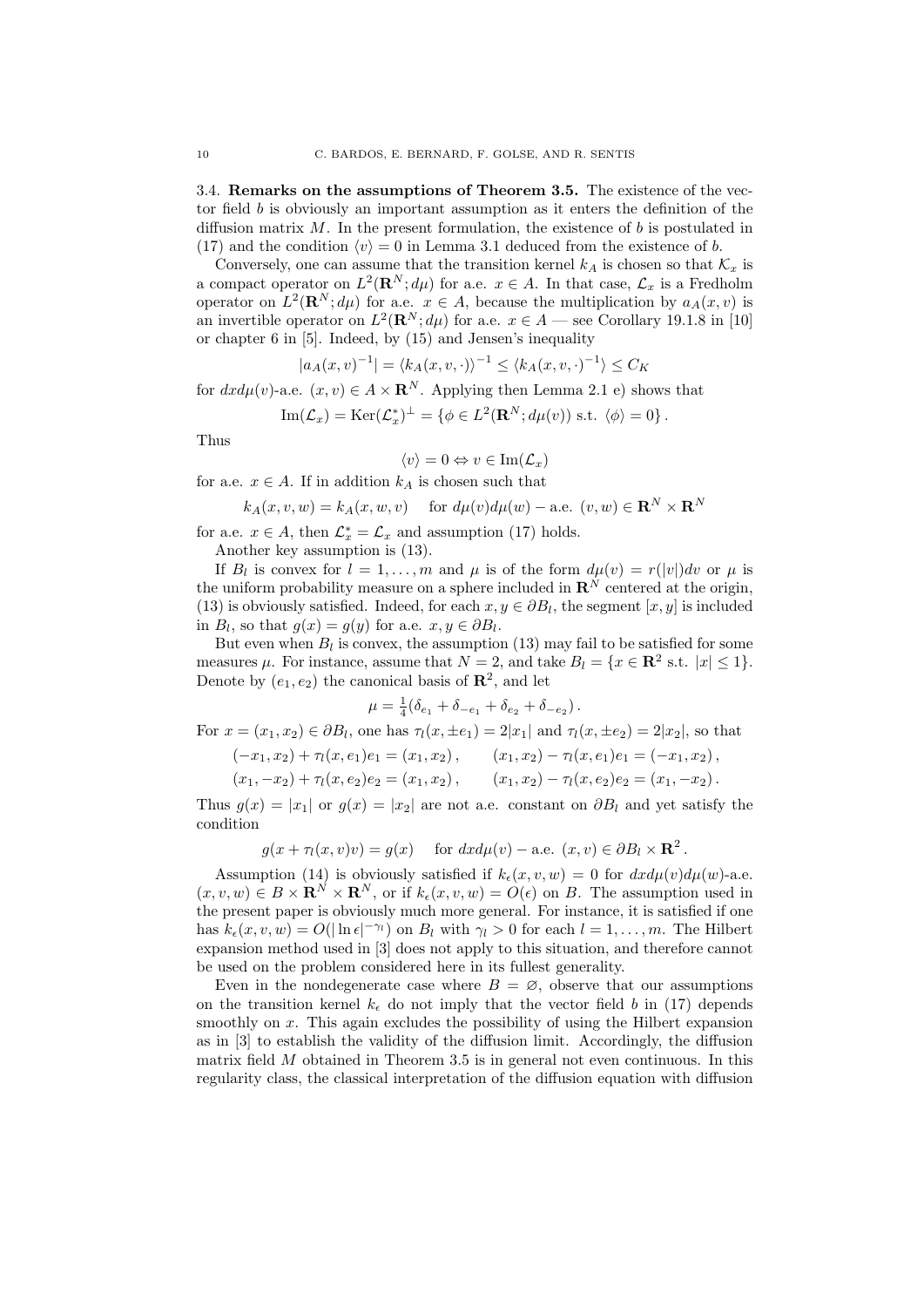matrix  $M$  in terms of the associated stochastic differential equation fails (see for instance section 5.1 and Remark 5.1.6 in [14]). One should bear in mind that a diffusion equation with diffusion matrix that has a type I discontinuity across some smooth surface is equivalent to a transmission problem for two diffusion equations on each side of the discontinuity surface, with continuity of the solution and of the normal component of the current across the discontinuity surface. See for instance [12] on p. 107 or Lemma 1.1 in [8] for a discussion of this well known issue.

## 4. Proof of Lemma 3.1

For each  $i = 1, \ldots, N$  and a.e.  $x \in A$ , one has

$$
\langle v_i \rangle = \langle \mathcal{L}_x b_i(x, \cdot) \rangle = \langle (\mathcal{L}_x^* 1) b_i(x, \cdot) \rangle = 0
$$

since  $\mathcal{L}_x^*$ 1 = 0 by Lemma 2.1 c), which proves statement a). Set  $\mathcal{L}_x \phi = \psi$ ; by statement d) in Lemma 2.1

$$
\langle \phi \psi \rangle = \langle \phi \mathcal{L}_x \phi \rangle = \frac{1}{2} \iint_{\mathbf{R}^N \times \mathbf{R}^N} k_{\epsilon}(x, v, w) (\phi(v) - \phi(w))^2 d\mu(v) d\mu(w) \ge 0.
$$

By the Cauchy-Schwarz inequality, for a.e.  $x \in A$ ,

$$
|\phi(v) - \langle \phi \rangle|^2 = \left( \int_{\mathbf{R}^N} (\phi(v) - \phi(w)) d\mu(w) \right)^2
$$
  
 
$$
\leq \int_{\mathbf{R}^N} \frac{d\mu(w)}{k_A(x, v, w)} \int_{\mathbf{R}^N} k_A(x, v, w) (\phi(v) - \phi(w))^2 d\mu(w)
$$

so that

$$
\begin{aligned} \|\phi - \langle \phi \rangle\|^2_{L^2(\mathbf{R}^N; d\mu)} &\leq C_K \iint_{\mathbf{R}^N \times \mathbf{R}^N} k_A(x, v, w) (\phi(v) - \phi(w))^2 d\mu(v) d\mu(w) \\ &= 2C_K \langle \phi \phi \rangle. \end{aligned}
$$

Next

$$
\langle \psi \rangle = \langle \mathcal{L}_x \phi \rangle = \langle (\mathcal{L}_x^* 1) \phi \rangle = 0
$$

since  $\mathcal{L}_x^*$ 1 = 0 by Lemma 2.1 c), so that

$$
\langle \phi \psi \rangle = \langle (\phi - \langle \phi \rangle) \psi \rangle \leq ||\psi||_{L^2(\mathbf{R}^N, d\mu)} ||\phi - \langle \phi \rangle||_{L^2(\mathbf{R}^N, d\mu)}
$$

by the Cauchy-Schwarz inequality. Putting together the last two inequalities, we obtain the bound

$$
\|\phi - \langle \phi \rangle\|_{L^2(\mathbf{R}^N; d\mu)} \le 2C_K \|\psi\|_{L^2(\mathbf{R}^N, d\mu)}
$$

which is statement b).

Next

$$
M_{ij}(x) = \langle b_i(x, \cdot) v_j \rangle = \langle b_i(x, \cdot) \mathcal{L}_x b_j(x, \cdot) \rangle
$$
  
=  $\langle b_j(x, \cdot) \mathcal{L}_x^* b_i(x, \cdot) \rangle = \langle b_j(x, \cdot) v_i \rangle = M_{ji}(x)$ 

for all  $i, j = 1, \ldots, N$  and a.e.  $x \in A$ . This proves statement c).

Statement d) follows from the identity

$$
M_{ij}(x) = \langle b_i(x, \cdot)v_j \rangle ,
$$

from the Cauchy-Schwartz inequality and statement b) with  $\phi = b_i(x, \cdot)$ .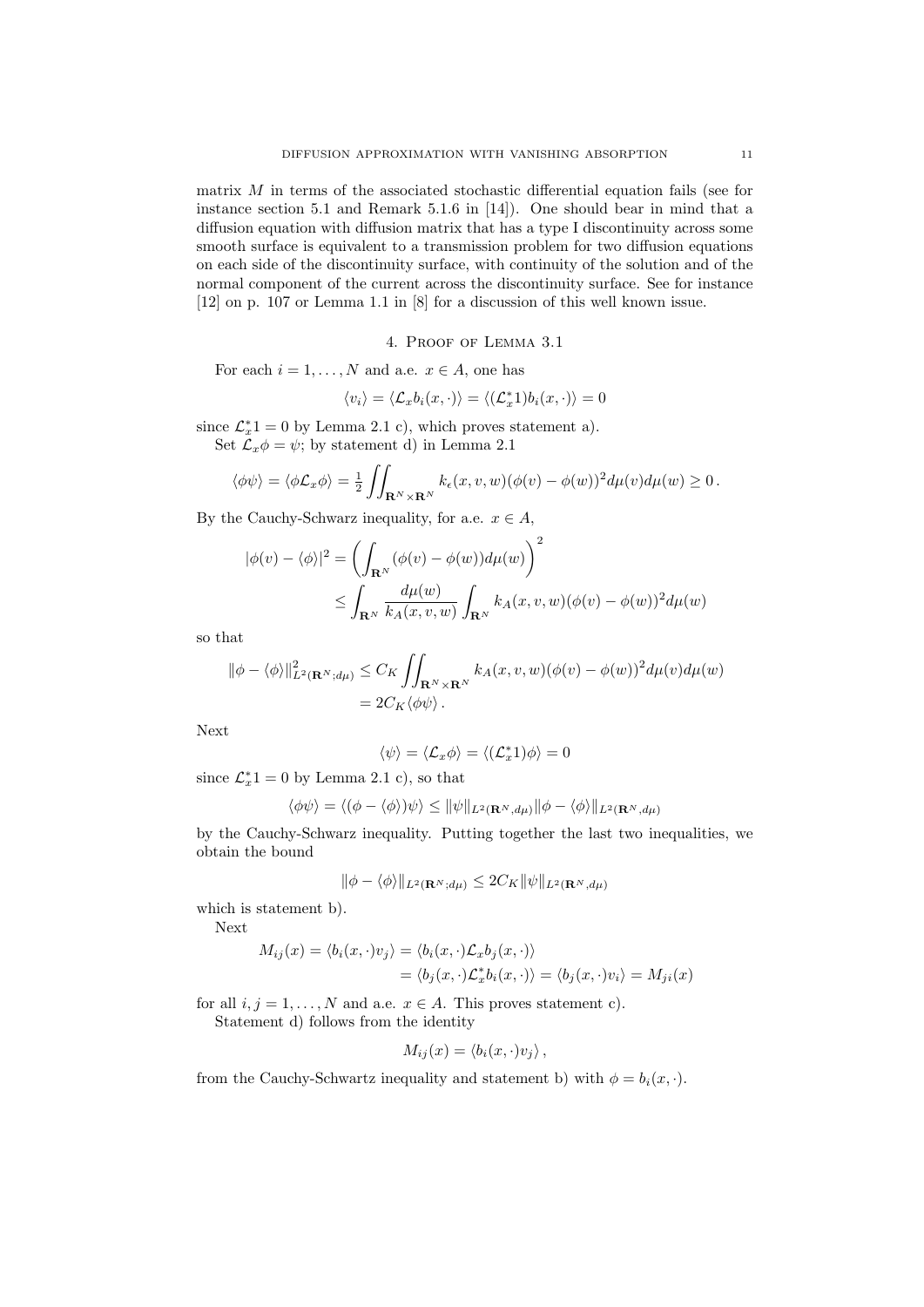Applying again the Cauchy-Schwarz inequality with  $\phi(x, v) := \xi \cdot b(x, v)$  and  $\psi(v) := \xi \cdot v = \mathcal{L}_x \phi(x, v)$ , one has

$$
\psi(v)^2 = \left(\int_{\mathbf{R}^N} k_A(x, v, w)(\phi(x, v) - \phi(x, w))d\mu(w)\right)^2
$$
  

$$
\leq a_A(x, v)\int_{\mathbf{R}^N} k_A(x, v, w)(\phi(x, v) - \phi(x, w))^2d\mu(w)
$$

for a.e.  $x \in A$ , so that, by Lemma 2.1 d)

$$
\langle \psi^2 \rangle \le C_K \iint_{\mathbf{R}^N \times \mathbf{R}^N} k_A(x, v, w) (\phi(x, v) - \phi(x, w))^2 d\mu(v) d\mu(w)
$$
  
=  $2C_K \langle \psi \phi(x, \cdot) \rangle = 2C_K \xi \cdot M(x) \xi$ .

for a.e.  $x \in A$ . Obviously

$$
\langle \psi^2 \rangle = \xi \cdot \langle v^{\otimes 2} \rangle \xi \ge \beta |\xi|^2
$$

and statement e) follows.

## 5. Proofs of Propositions 3.2 and 3.3

*Proof of Proposition 3.2.* The existence and uniqueness of the solution of the variational problem (19) is a straightforward consequence of the Lions-Magenes theorem, i.e. Theorem X.9 in [5], with the bilinear form

$$
a(u,v) := \int_A \nabla u(x) \cdot M(x) \nabla v(x) dx, \quad u, v \in \mathcal{V}.
$$

Indeed, this bilinear form satisfies the assumptions of the Lions-Magenes theorem since Lemma 3.1 d) implies that

$$
|a(u,v)| \leq 2C_K \langle |v|^2 \rangle ||\nabla u||_{L^2(A)} ||\nabla v||_{L^2(A)} \leq 2C_K \langle |v|^2 \rangle ||u||_{\mathcal{V}} ||v||_{\mathcal{V}},
$$

while Lemma 3.1 e) implies that

$$
a(u, u) \ge \frac{\beta}{2C_K} \|\nabla u\|_{L^2(A)}^2 = \frac{\beta}{2C_K} \|\nabla u\|_{L^2(\Omega)}^2 = \frac{\beta}{2C_K} (\|u\|_{\mathcal{V}}^2 - \|u\|_{\mathcal{H}}^2)
$$

for each  $u, v \in \mathcal{V}$ .

Consider the linear functional

$$
L(t): \mathcal{V} \ni w \mapsto \langle \partial_t \rho, w \rangle_{\mathcal{V}',\mathcal{V}} + a(\rho(t,\cdot),w)
$$

defined for a.e.  $t \geq 0$ .

Since  $L(t) = 0$  for a.e.  $t \in \mathbf{R}$ , one has

$$
\langle L(t), \rho(t, \cdot) \rangle_{\mathcal{V}', \mathcal{V}} = 0 \quad \text{ for a.e. } t \ge 0,
$$

for each  $w \in V$ . By Lemma B.2, one has

$$
L(t) = 0
$$
 in  $\mathcal{V}'$  for a.e.  $t \in \mathbf{R}_+$ .

In particular, for a.e.  $s \geq 0$ , one has

$$
0 = \langle L(s), \rho(s, \cdot) \rangle_{\mathcal{V}', \mathcal{V}} = \langle \partial_t \rho(s, \cdot), \rho(s, \cdot) \rangle_{\mathcal{V}', \mathcal{V}} + \int_A \nabla_x \rho(s, x) \cdot M(x) \nabla_x \rho(s, x) dx,
$$

and one concludes by integrating in  $s \in [0, t]$  and applying Lemma B.1 b).  $\Box$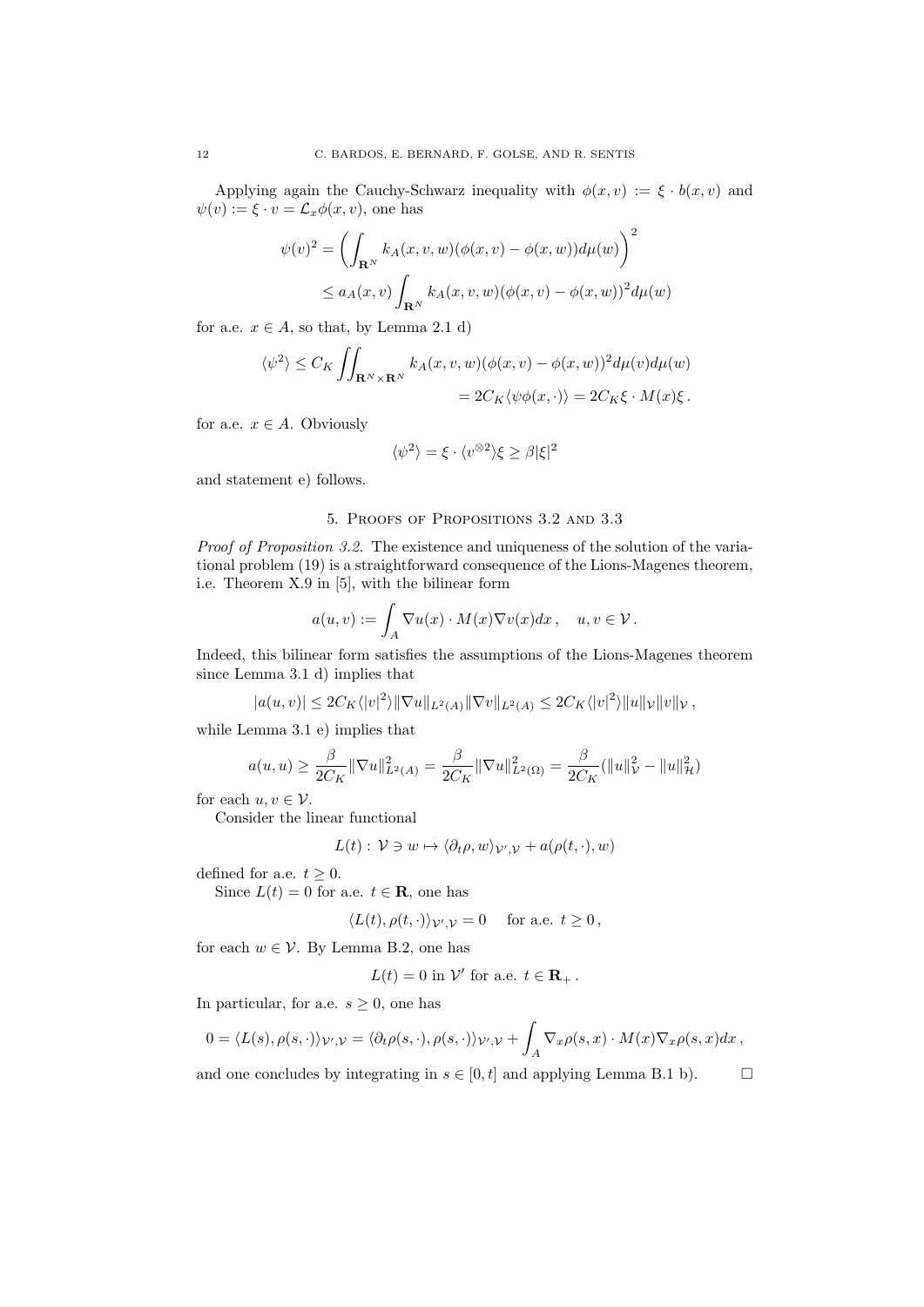*Proof of Proposition 3.3.* Specializing (19) to the case where  $w \in C_c^{\infty}(A)$  is equivalent to

$$
\partial_t \rho - \mathrm{div}_x(M\nabla_x \rho) = 0 \quad \text{in } \mathcal{D}'(\mathbf{R}_+^* \times A).
$$

In particular, the (a.e. defined) vector field

$$
(0, \tau) \times A \ni (t, x) \mapsto (\rho(t, x), -M(x)\nabla_x \rho(t, x))
$$

is divergence free in  $(0, \tau) \times A$ . Applying statement b) in Lemma B.3 shows that

$$
0 = \frac{d}{dt} \int_{\Omega} \rho(t, x) w(x) dx + \int_{A} \nabla w(x) \cdot M(x) \nabla_x \rho(t, x) dx
$$
  

$$
= \frac{d}{dt} \int_{A} \rho(t, x) w(x) dx + \sum_{l=1}^{m} \beta_l w_l \dot{\rho}_l(t) + \int_{A} \nabla w(x) \cdot M(x) \nabla_x \rho(t, x) dx
$$
  

$$
= \sum_{l=1}^{m} w_l \left( \beta_l \dot{\rho}_l(t) - \left\langle \frac{\partial \rho}{\partial n_M}(t, \cdot) \Big|_{\partial B_l}, 1 \right\rangle_{H^{-1/2}(\partial B_l), H^{1/2}(\partial B_l)} \right)
$$

for each  $w \in \mathcal{V}$ , where

$$
w_l := \frac{1}{|B_l|} \int_{B_l} w(y) dy, \quad l = 1, \ldots, m.
$$

Since this is true for all  $w \in V$ , and therefore for all  $(w_1, \ldots, w_m) \in \mathbb{R}^m$ , one concludes that

$$
\beta_l \dot{\rho}_i - \left\langle \frac{\partial \rho}{\partial n_M} \Bigg|_{\partial B_l}, 1 \right\rangle_{H^{-1/2}(\partial B_l), H^{1/2}(\partial B_l)} = 0
$$

in  $H^{-1}((0, \tau))$  for all  $l = 1, \ldots, m$ , which is precisely the transmission condition on  $\partial B_l$ . Finally, the Dirichlet condition on  $\partial \Omega$  comes from the condition  $\rho \in L^2(\mathbf{R}_+; \mathcal{V})$ since  $V \subset H_0^1(\Omega)$ .

Conversely, if  $\rho \in C_b(\mathbf{R}_+,\mathcal{H}) \cap L^2(\mathbf{R}_+,\mathcal{V})$  s.t.  $\partial_t \rho \in L^2(\mathbf{R}_+,\mathcal{V}')$  satisfies the initial condition and the diffusion equation in  $(20)$  in the sense of distributions on  $\mathbf{R}_{+}^{*} \times A$ , together with the transmission condition on  $\partial B_l$  for each  $l = 1, \ldots, m$ , it follows from the identity above that  $\rho$  must satisfy (19).  $\Box$ 

#### 6. Proof of Theorem 3.5

The proof is split in several steps.

*Step 1: uniform bounds and weak compactness.*

By the entropy inequality (statement b) in Proposition 2.2), one has the bounds

(22) 
$$
\begin{cases} ||f_{\epsilon}(t,\cdot,\cdot)||_{L^{2}(\Omega\times\mathbf{R}^{N};dxd\mu)} \leq ||\rho^{in}||_{L^{2}(\Omega)} \quad \text{and} \\ ||\sqrt{k_{\epsilon}}q_{\epsilon}||_{L^{2}(\mathbf{R}_{+}\times\Omega\times\mathbf{R}^{N}\times\mathbf{R}^{N};dtdxd(\mu\otimes\mu)} \leq ||\rho^{in}||_{L^{2}(\Omega)} \end{cases}
$$

By the Banach-Alaoglu theorem, the families  $f_{\epsilon}$  and  $\sqrt{k_{\epsilon}}q_{\epsilon}$  are relatively compact  $\sin L^{\infty}(\mathbf{R}_{+};L^{2}(\Omega \times \mathbf{R}^{N};dxd\mu))$  weak-\* and  $L^{2}(\mathbf{R}_{+} \times \Omega \times \mathbf{R}^{N} \times \mathbf{R}^{N};dtdxd(\mu \otimes \mu))$ weak respectively. Extracting subsequences if needed, one has

(23) 
$$
f_{\epsilon} \to f
$$
 in  $L^{\infty}(\mathbf{R}_{+}; L^{2}(\Omega \times \mathbf{R}^{N}; dxd\mu))$  weak-\*

while

(24) 
$$
\sqrt{k_{\epsilon}}q_{\epsilon} \to r \text{ in } L^{2}(\mathbf{R}_{+} \times \Omega \times \mathbf{R}^{N} \times \mathbf{R}^{N}; dt dx d(\mu \otimes \mu)) \text{ weak.}
$$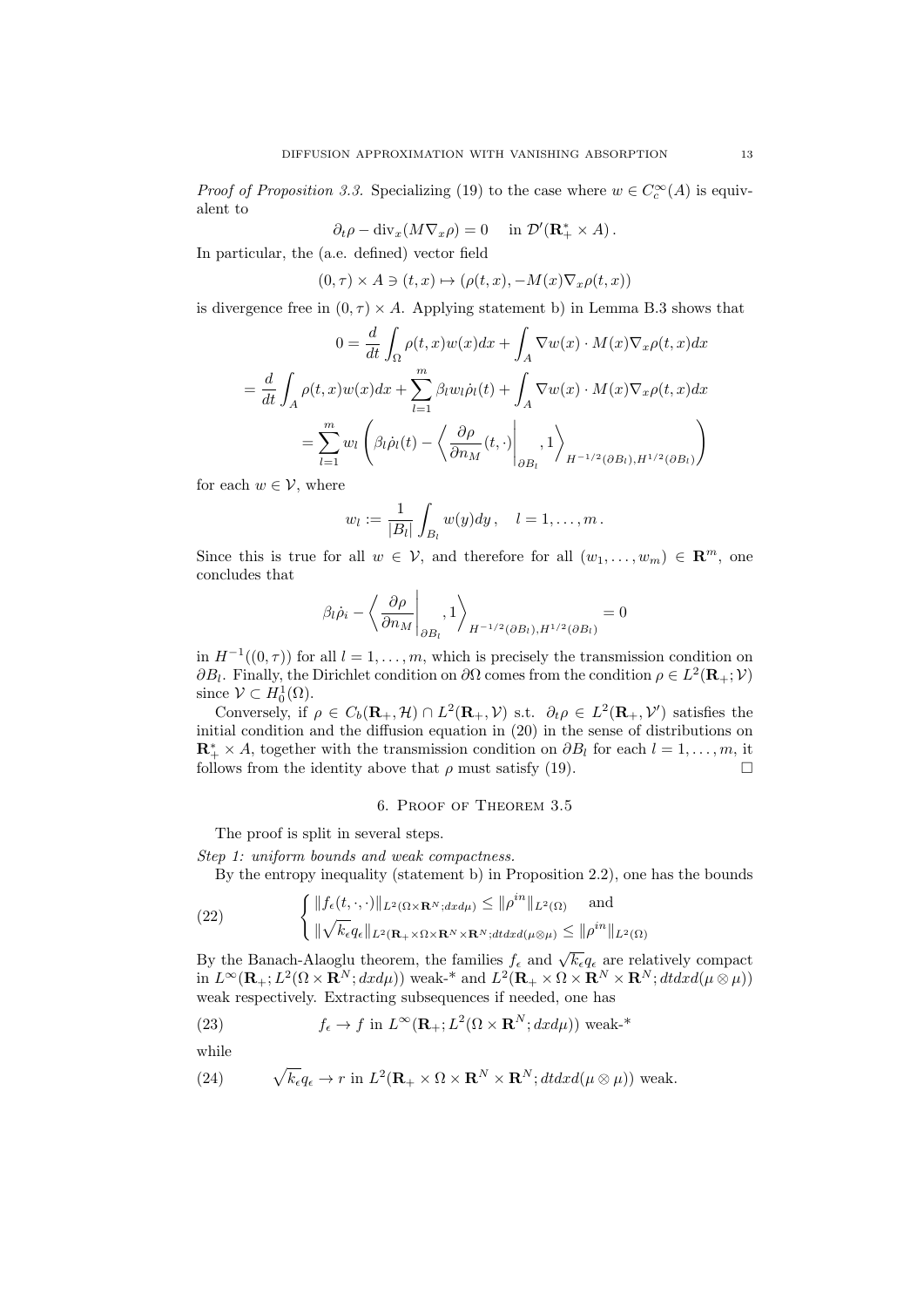In particular

(25)  $q_{\epsilon} \to q \text{ in } L^2(\mathbf{R}_+ \times A \times \mathbf{R}^N \times \mathbf{R}^N; k_A(x, v, w) dt dx d(\mu \otimes \mu)$ ) weak, where

(26) 
$$
q(t, x, v, w) := r(t, x, v, w) / \sqrt{k_A(x, v, w)},
$$

for  $dtdxd\mu(vd\mu(w)$ -a.e.  $(t, x, v, w) \in \mathbf{R}_+ \times A \times \mathbf{R}^N \times \mathbf{R}^N$ . *Step 2: asymptotic form of the linear Boltzmann equation*

One has

$$
\frac{1}{\epsilon} \mathcal{L}_x f_{\epsilon}(t, x, v) = \int_{\mathbf{R}^N} \mathbf{1}_A(x) k_A(x, v, w) q_{\epsilon}(t, x, v, w) d\mu(w) \n+ \int_{\mathbf{R}^N} \mathbf{1}_B(x) k_{\epsilon}(x, v, w) q_{\epsilon}(t, x, v, w) d\mu(w)
$$

Since  $(x, v, w) \mapsto \mathbf{1}_A(x)$  belongs to  $L^2(A \times \mathbf{R}^N \times \mathbf{R}^N; k(x, v, w) dx d(\mu \otimes \mu))$  by (15)

$$
\int_{\mathbf{R}^N}\mathbf{1}_A(x)k_A(x,v,w)q_\epsilon(t,x,v,w)d\mu(w)\to \int_{\mathbf{R}^N}\mathbf{1}_A(x)k_A(x,v,w)q(t,x,v,w)d\mu(w)
$$

in the weak topology of  $L^2(\mathbf{R}_+ \times A \times \mathbf{R}^N; dt dx d\mu)$  as  $\epsilon \to 0$ . On the other hand, the Cauchy-Schwarz inequality and (15) imply that

$$
\left\| \int_{\mathbf{R}^N} k_{\epsilon}(\cdot, \cdot, w) q_{\epsilon}(\cdot, \cdot, \cdot, w) d\mu(w) \right\|_{L^2(\mathbf{R}_+ \times B \times \mathbf{R}^N; dt dx d\mu)}^2
$$
  
\n
$$
\leq \|a_{\epsilon}\|_{L^{\infty}(B \times \mathbf{R}^N)} \iint_{\mathbf{R}_+ \times \Omega} \langle\!\langle k_{\epsilon}(x, \cdot, \cdot) q_{\epsilon}(t, x, \cdot, \cdot)^2 \rangle\!\rangle dt dx
$$
  
\n
$$
\leq \|a_{\epsilon}\|_{L^{\infty}(B \times \mathbf{R}^N)} \|\rho^{in}\|_{L^2(\Omega)}^2 \to 0
$$

as  $\epsilon \to 0$ , by (14) and the entropy inequality in Proposition 2.2. Thus

(27) 
$$
\frac{1}{\epsilon} \mathcal{L}_x f_{\epsilon}(t, x, v) \rightarrow \int_{\mathbf{R}^N} \mathbf{1}_A(x) k_A(x, v, w) q(t, x, v, w) d\mu(w)
$$

in the weak topology of  $L^2(\mathbf{R}_+ \times \Omega \times \mathbf{R}^N; dx d\mu)$  as  $\epsilon \to 0$ . Passing to the limit in the scaled Boltzmann equation (8) we see that

(28) 
$$
v \cdot \nabla_x f \in L^2(\mathbf{R}_+ \times \Omega \times \mathbf{R}^N, dt dx d\mu) \text{ and}
$$

$$
\int_{\mathbf{R}^N} k_A(\cdot, \cdot, w) q(\cdot, \cdot, \cdot, w) d\mu(w) \in L^2(\mathbf{R}_+ \times A \times \mathbf{R}^N, dt dx d\mu),
$$

while

(29) 
$$
v \cdot \nabla_x f(t, x, v) + \mathbf{1}_A(x) \int_{\mathbf{R}^N} k_A(x, v, w) q(t, x, v, w) d\mu(w) = 0,
$$

for  $dtdxd\mu$ -a.e.  $(t, x, v) \in \mathbf{R}_+ \times \Omega \times \mathbf{R}^N$ .

*Step 3:* asymptotic form of  $f_{\epsilon}$ .

Multiplying both sides of the scaled linear Boltzmann equation (8) by  $\epsilon$  and passing to the limit in the sense of distributions as  $\epsilon \to 0$ , one finds that

$$
\mathcal{L}_x f(t, x, v) = 0
$$
 for a.e.  $(t, x, v) \in \mathbb{R}_+^* \times \Omega \times \mathbb{R}^N$ .

By Lemma 2.1 e), this implies that  $f(t, x, v)$  is independent of *v* for a.e.  $x \in A$ , i.e. is of the form

(30)  $f(t, x, v) = \rho(t, x)$  for a.e.  $(t, x, v) \in \mathbb{R}_+^* \times A \times \mathbb{R}^N$ .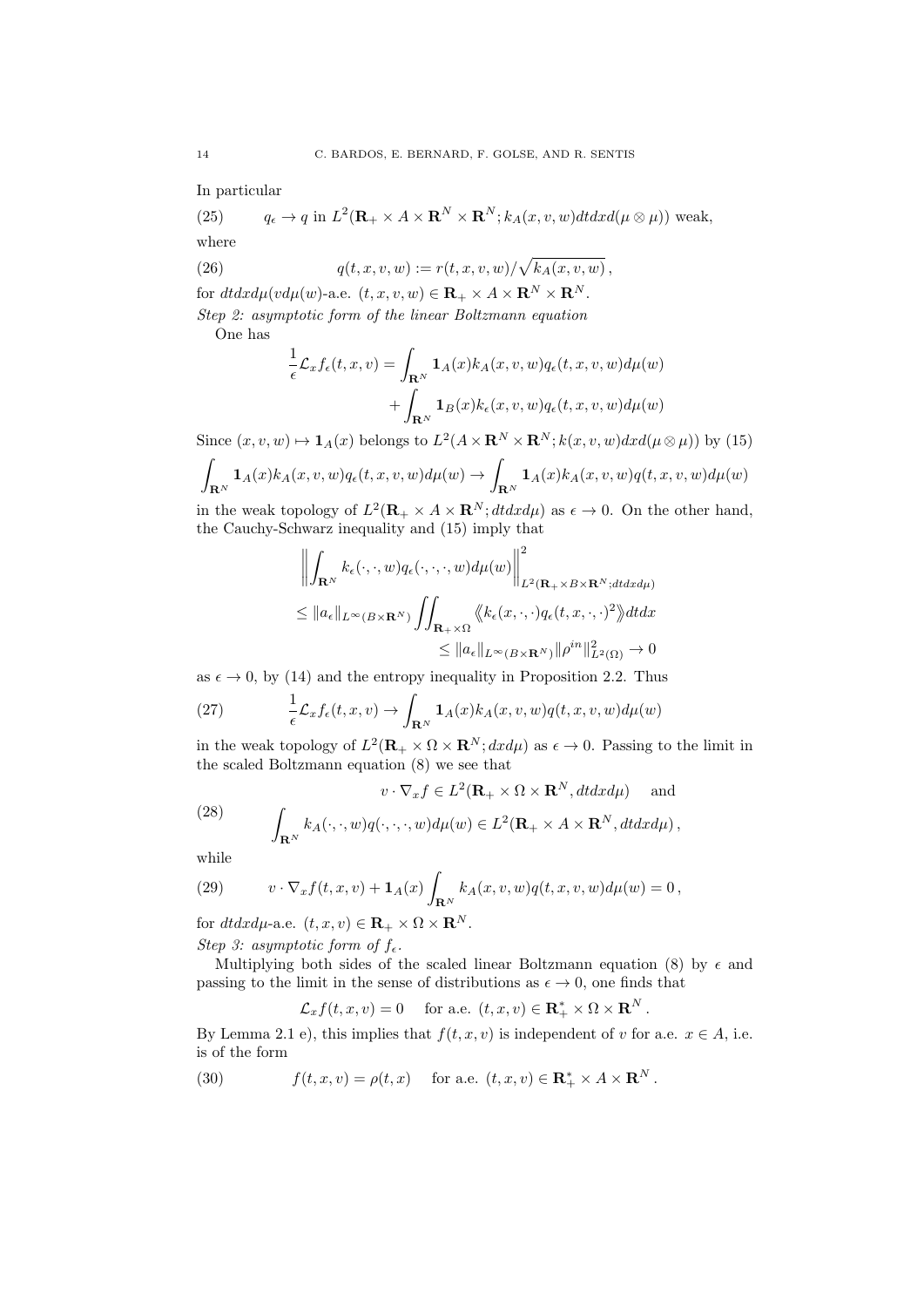By (23) and (28)

(31) 
$$
\rho \in L^{\infty}(\mathbf{R}_{+};L^{2}(A)) \text{ and } \nabla_{x}\rho \in L^{2}(\mathbf{R}_{+}\times A),
$$

since

$$
(v \cdot \nabla_x f)v = (v \otimes v) \cdot \nabla_x \rho \in L^2(\mathbf{R}_+ \times A; L^1(\mathbf{R}^N, d\mu))
$$

so that

$$
\langle v \otimes v \rangle \cdot \nabla_x \rho \in L^2(\mathbf{R}_+ \times A);
$$

one concludes since  $\det(\langle v \otimes v \rangle) \neq 0$  by assumption (11).

In particular

$$
\rho|_{\partial B_i} \in L^2([0,T];H^{1/2}(\partial B_i))
$$

for each  $T > 0$  and each  $i = 1, \ldots, n$ .

In particular, the first condition in (28) and (10) imply that  $s \mapsto f(t, x + sv, v)$ is continuous in *s* for  $dtdxd\mu$ -a.e.  $(t, x, v) \in \mathbf{R}_+ \times \Omega \times \mathbf{R}^N$ . Therefore, we deduce from (29) and (30) that, for each  $l = 1, \ldots, m$ 

$$
\begin{cases}\nv \cdot \nabla_x f(t, x, v) = 0, & x \in B_l, v \in \mathbf{R}^N, t > 0, \\
f(t, x, v) = \rho(t, x), & x \in \partial B_l, v \in \mathbf{R}^N, t > 0.\n\end{cases}
$$

Hence

$$
\frac{d}{ds}f(t, x + sv, v) = 0 \quad \text{for all } s \text{ s.t. } x + sv \in B_l
$$

for  $dtdxd\mu(v)$ -a.e.  $(t, x, v) \in \mathbf{R}_+ \times B_l \times \mathbf{R}^N$ . By assumption (10), one concludes that

$$
\rho(t, x + \tau_l(x, v)v) = \rho(t, x) \text{ for } d\sigma(x)d\mu(v) - \text{ a.e. } (x, v) \in \partial B_l \times \mathbf{R}^N
$$

by solving the boundary value problem above by the method of characteristics. By assumption (13)

$$
\rho(t,x) = \frac{1}{|\partial B_l|} \int_{\partial B_l} \rho(t,y) d\sigma(y) =: \rho_l(t) \quad \text{ for a.e. } x \in \partial B_l,
$$

for a.e.  $t \geq 0$ . In other words,  $\rho(t, \cdot)$  is a.e. equal to a constant on  $\partial B_l$ .

Solving for *f* along characteristics, this implies that  $f(t, \cdot, \cdot)$  itself is a.e. equal to a constant on  $\partial B_l \times \mathbf{R}^N$ , i.e.

$$
f(t, x, v) = \frac{1}{|B_l|} \int_{B_l} \langle f(t, x, \cdot) \rangle dx =: \rho_l(t)
$$

for  $dtdxd\mu$ -a.e.  $(t, x, v) \in \mathbf{R}_+ \times B_l \times \mathbf{R}^N$ , for  $l = 1, ..., m$ . Summarizing, we have proved that

(32) 
$$
f(t, x, v) = \rho(t, x) \text{ for } dt dx d\mu - \text{a.e. } (t, x, v) \in \Omega
$$

with 
$$
\rho \in L^{\infty}(\mathbf{R}_{+}; \mathcal{H})
$$
 and  $\nabla_x \rho \in L^2(\mathbf{R}_{+} \times \Omega)$ .

*Step 4: Fourier's law and continuity equation* Observe that the flux satisfies

(33)  

$$
\frac{1}{\epsilon} \langle v f_{\epsilon}(t, x, \cdot) \rangle = \frac{1}{\epsilon} \langle (\mathcal{L}_x^* b(x, \cdot)) f_{\epsilon}(t, x, \cdot) \rangle = \left\langle b(x, \cdot) \frac{1}{\epsilon} \mathcal{L}_x f_{\epsilon}(t, x, \cdot) \right\rangle
$$

$$
= \iint_{\mathbf{R}^N \times \mathbf{R}^N} b(x, v) k(x, v, w) q_{\epsilon}(t, x, v, w) d\mu(v) d\mu(w)
$$

for a.e.  $(t, x) \in \mathbf{R}_{+} \times A$  and for all  $\epsilon > 0$ .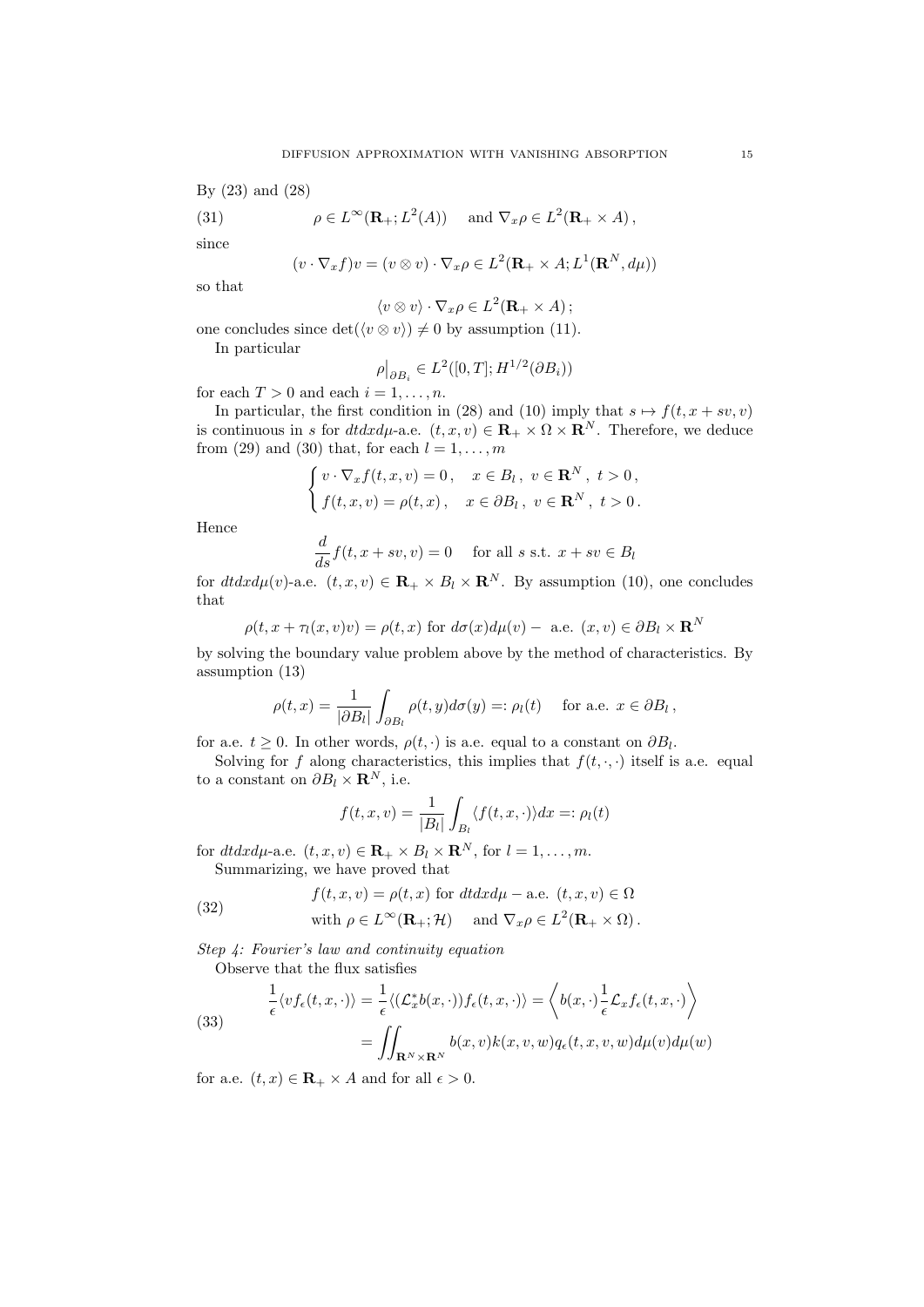Since  $b \in L^{\infty}(A; L^2(\mathbf{R}^N; d\mu))$  by statement b) in Lemma 3.1, the function  $(x, v, w) \mapsto \sqrt{k_A(x, v, w)}b(x, v)$  belongs to  $L^{\infty}(A; L^2(\mathbf{R}^N \times \mathbf{R}^N; d\mu(v)\mu(w)))$ . Thus

(34)  
\n
$$
\frac{1}{\epsilon} \langle v f_{\epsilon}(t, x, \cdot) \rangle = \iint_{\mathbf{R}^N \times \mathbf{R}^N} b(x, v) k(x, v, w) q_{\epsilon}(t, x, v, w) d\mu(v) d\mu(w)
$$
\n
$$
\to \iint_{\mathbf{R}^N \times \mathbf{R}^N} b(x, v) k(x, v, w) q(t, x, v, w) d\mu(v) d\mu(w)
$$
\n
$$
= \langle b(x, \cdot) v \cdot \nabla_x \rho(t, x) \rangle = M(x) \nabla_x \rho(t, x)
$$

in for the weak topology of  $L^2(\mathbf{R}_+ \times A)$  as  $\epsilon \to 0$ , on account of (29).

Therefore, for each  $w \in \mathcal{V}$ , one has

$$
\frac{d}{dt} \int_{\Omega} \langle f_{\epsilon}(t, x, \cdot) \rangle w(x) dx + \int_{A} \frac{1}{\epsilon} \langle v f_{\epsilon}(t, x, \cdot) \rangle \cdot \nabla w(x) dx = 0,
$$

(since  $\nabla w = 0$  on  $\overset{\circ}{B}$ ) and passing to the limit in each side of this identity as  $\epsilon \to 0$ shows that

(35) 
$$
\frac{d}{dt} \int_{\Omega} \rho(t, x) w(x) dx + \int_{A} \nabla w(x) \cdot M(x) \nabla_x \rho(t, x) dx = 0
$$

in the sense of distributions on  $\mathbb{R}^*_+$ .

*Step 5: limiting entropy production*

By definition of  $q_{\epsilon}$ , one has

$$
q_{\epsilon}(t,x,v,w) = -q_{\epsilon}(t,x,w,v)
$$

for  $dtdxd\mu(vd\mu(w)$ -a.e.  $(t, x, v, w) \in \mathbb{R}_+ \times A \times \mathbb{R}^N \times \mathbb{R}^N$  and each  $\epsilon > 0$ ; by passing to the limit as  $\epsilon \to 0$ 

$$
q(t, x, v, w) = -q(t, x, w, v)
$$

for  $dtdxd\mu(vd\mu(w)$ -a.e.  $(t, x, v, w) \in \mathbb{R}_+ \times A \times \mathbb{R}^N \times \mathbb{R}^N$ . Defining

$$
k_A^s(t, x, v, w) = \frac{1}{2}(k_A(t, x, v, w) + k_A(t, x, w, v))
$$

one has

$$
\langle k_A(x,\cdot,\cdot)q(t,x,\cdot,\cdot)^2\rangle = \langle k_A^s(x,\cdot,\cdot)q(t,x,\cdot,\cdot)^2\rangle
$$

for a.e.  $(t, x) \in \mathbf{R}_+ \times A$ . Likewise

$$
\iint_{\mathbf{R}^N \times \mathbf{R}^N} k_A(x, v, w) (\phi(v) - \phi(w))^2 d\mu(v) d\mu(w)
$$
  
= 
$$
\iint_{\mathbf{R}^N \times \mathbf{R}^N} k_A^s(x, v, w) (\phi(v) - \phi(w))^2 d\mu(v) d\mu(w)
$$

and

$$
\iint_{\mathbf{R}^N \times \mathbf{R}^N} k_A(x, v, w)(\phi(v) - \phi(w))q(t, x, v, w)d\mu(v)d\mu(w)
$$
  
= 
$$
\iint_{\mathbf{R}^N \times \mathbf{R}^N} k_A^s(x, v, w)(\phi(v) - \phi(w))q(t, x, v, w)d\mu(v)d\mu(w)
$$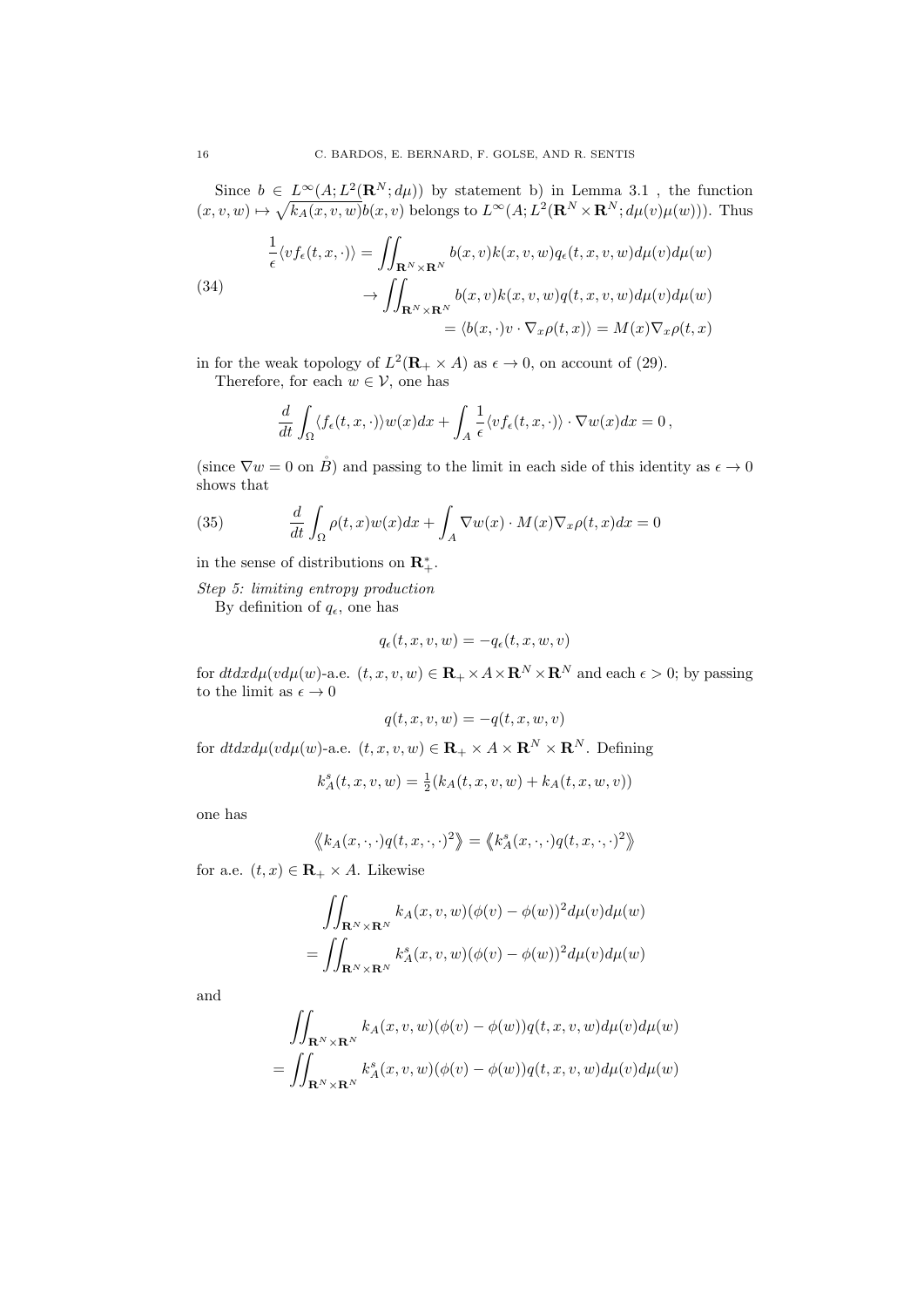for a.e.  $(t, x) \in \mathbf{R}_+ \times \Omega$ . With  $\phi(v) = \xi \cdot b(x, v)$  for some  $\xi \in \mathbf{R}^N$  to be chosen later, and applying the Cauchy-Schwarz inequality, one finds that (36)

$$
\left(\iint_{\mathbf{R}^N\times\mathbf{R}^N} k_A^s(x,v,w)\xi \cdot (b(x,v) - b(x,w))q(t,x,v,w)d\mu(v)d\mu(w)\right)^2
$$
  

$$
\leq \iint_{\mathbf{R}^N\times\mathbf{R}^N} k_A(x,v,w)(\xi \cdot (b(x,v) - b(x,w)))^2 d\mu(v)d\mu(w)\langle k_A(x,\cdot,\cdot)q(t,x,\cdot,\cdot)^2\rangle.
$$

On the other hand, by definition of  $k_A^s$ 

$$
\iint_{\mathbf{R}^N \times \mathbf{R}^N} k_A^s(x, v, w) \xi \cdot (b(x, v) - b(x, w)) q_{\epsilon}(t, x, v, w) d\mu(v) d\mu(w)
$$
  
= 
$$
\frac{2}{\epsilon} \iint_{\mathbf{R}^N \times \mathbf{R}^N} k_A^s(x, v, w) \xi \cdot (b(x, v) - b(x, w)) f_{\epsilon}(t, x, v) d\mu(v) d\mu(w)
$$
  
= 
$$
\frac{1}{\epsilon} \langle f_{\epsilon}(t, x, \cdot) (\mathcal{L}_x + \mathcal{L}_x^*) \xi \cdot b(x, \cdot) \rangle = \frac{2}{\epsilon} \langle \xi \cdot v f_{\epsilon}(t, x, \cdot) \rangle
$$

for a.e.  $(t, x) \in \mathbf{R}_+ \times A$  where the last equality follows from (17). Passing to the limit as  $\epsilon \to 0$ , one finds that

$$
\iint_{\mathbf{R}^N \times \mathbf{R}^N} k_A^s(x, v, w) \xi \cdot (b(x, v) - b(x, w)) q(t, x, v, w) d\mu(v) d\mu(w)
$$
  
= -2\xi \cdot M(x) \nabla\_x \rho(t, x)

for a.e.  $(t, x) \in \mathbf{R}_+ \times A$ . On the other hand

$$
\iint_{\mathbf{R}^N \times \mathbf{R}^N} k_A(x, v, w) (\xi \cdot (b(x, v) - b(x, w)))^2 d\mu(v) d\mu(w)
$$
  
=  $2 \langle \xi \cdot b(x, \cdot) \mathcal{L}_x(\xi \cdot b(x, \cdot)) \rangle = 2 \langle \xi \cdot b(x, \cdot) \xi \cdot v \rangle = 2\xi \cdot M(x)\xi$ 

for a.e.  $x \in A$ , by Lemma 2.1 b). Hence

$$
2(\xi \cdot M(x)\nabla_x \rho(t,x))^2 \leq \xi \cdot M(x)\xi \langle k_A(x,\cdot,\cdot)\rho(t,x,\cdot,\cdot)^2 \rangle
$$

and choosing  $\xi = \nabla_x \rho(t, x)$ , we find that

(37) 
$$
2\nabla_x \rho(t,x) \cdot M(x) \nabla_x \rho(t,x) \leq \langle k_A(x,\cdot,\cdot) q(t,x,\cdot,\cdot)^2 \rangle
$$

for a.e.  $(t, x) \in \mathbf{R}_+ \times A$ . By convexity and weak convergence (38)

$$
\int_0^\infty \int_A \langle k_A(x,\cdot,\cdot)q(t,x,\cdot,\cdot)^2 \rangle dxdt \leq \lim_{\epsilon \to 0} \int_0^\infty \int_A \langle k_A(x,\cdot,\cdot)q_\epsilon(t,x,\cdot,\cdot)^2 \rangle dxdt.
$$

Using Lemma 3.1 e) and the entropy inequality

(39)  
\n
$$
\frac{\beta}{C_K} \int_0^\infty \|\nabla_x \rho(t,\cdot)\|_{L^2(A)}^2 dt \le 2 \int_0^\infty \int_A \nabla_x \rho(t,x) \cdot M(x) \nabla_x \rho(t,x) dx dt \le \|\rho^{in}\|_{L^2(\Omega)}^2.
$$

*Step 6: limiting initial condition*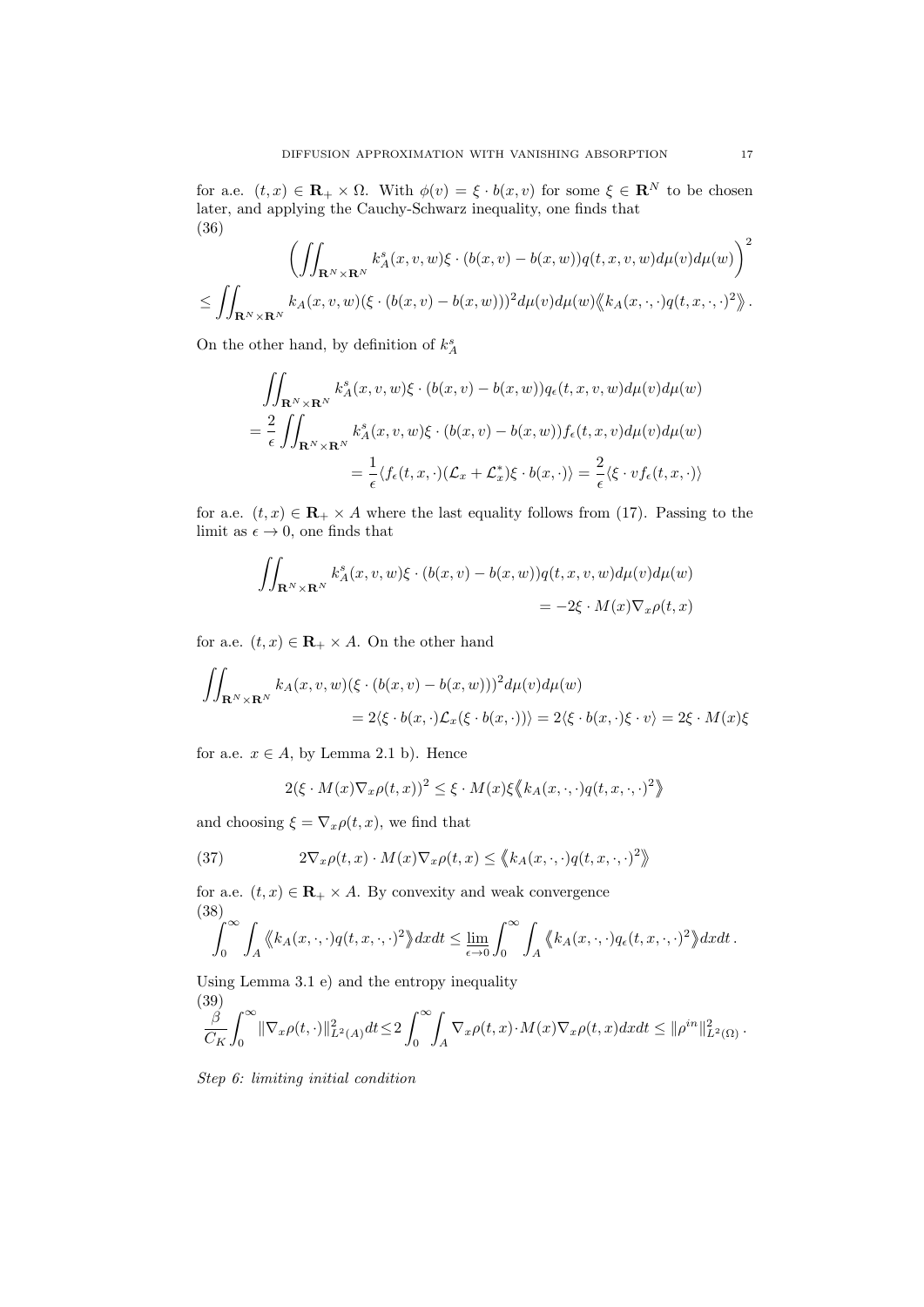By (33) and the Cauchy-Schwarz inequality

$$
\left\| \frac{1}{\epsilon} \langle v f_{\epsilon} \rangle \right\|_{L^{2}([0,T] \times A)}^{2} \leq \int_{\mathbf{R}_{+}} \int_{A} \langle \langle k_{A}(x, \cdot, \cdot) q_{\epsilon}(t, x, \cdot, \cdot)^{2} \rangle \rangle dx dt
$$
  
× supess  $\int_{x \in A} \int_{\mathbf{R}^{N} \times \mathbf{R}^{N}} k_{A}(x, v, w) |b(x, v)|^{2} d\mu(v) d\mu(w)$   
≤  $8C_{K}^{3} \langle |v|^{2} \rangle ||\rho^{in}||_{L^{2}(\Omega)}^{2}$ 

using the entropy inequality in Proposition 2.2 and Lemma 3.1 b) and d). Since

$$
\frac{d}{dt} \int_{\Omega} \langle f_{\epsilon}(t, x, \cdot) \rangle w(x) dx = \int_{A} \frac{1}{\epsilon} \langle v f_{\epsilon}(t, x, \cdot) \rangle \cdot \nabla w(x) dx
$$

for each  $w \in \mathcal{V}$ , one has

(40) 
$$
\left\| \frac{d}{dt} \int_{\Omega} \langle f_{\epsilon}(\cdot, x, \cdot) \rangle w(x) dx \right\| \leq (2C_K)^{3/2} \langle |v|^2 \rangle^{1/2} \| \rho^{in} \|_{L^2(\Omega)} \| \nabla w \|_{L^2(\Omega)}.
$$

Applying the Ascoli-Arzela theorem shows that, for each  $w \in V$ 

(41) 
$$
\int_{\Omega} (\langle f_{\epsilon}(t,x,\cdot) \rangle - \rho(t,x))w(x)dx \to 0 \text{ uniformly in } t \in [0,T]
$$

for all  $T > 0$ . In particular

$$
\int_{\Omega} \rho^{in}(x)w(x)dx = \int_{\Omega} \langle f_{\epsilon}(0, x, \cdot) \rangle w(x)dx \to \int_{\Omega} \rho(0, x))w(x)dx
$$

so that

(42) 
$$
\int_{\Omega} \rho(0,x)w(x)dx = \int_{\Omega} \rho^{in}(x)w(x)dx \quad \text{for each } w \in \mathcal{V}.
$$

Returning to (40), we have proved that  $\partial_t \langle f_{\epsilon} \rangle$  is bounded in  $L^2(\mathbf{R}_+,\mathcal{V}')$  for each  $T > 0$ , so that

(43) 
$$
\partial_t \rho \in L^2(\mathbf{R}_+; \mathcal{V}').
$$

*Step 7: Dirichlet condition*

Next we establish the Dirichlet condition on  $\partial\Omega$  for the diffusion equation. The scaled linear Boltzmann equation implies that, for each  $\chi \in C_c^1(\mathbf{R}_+^*)$ ,

$$
v \cdot \nabla_x \int_0^\infty \chi(t) f_\epsilon(t, x, v) dt = -\int_0^\infty \chi(t) \frac{1}{\epsilon} \mathcal{L}_x f_\epsilon(t, x, v) dt + \epsilon \int_0^\infty \chi'(t) f_\epsilon(t, x, v) dt
$$

is bounded in  $L^2(\Omega \times \mathbf{R}^N; dx d\mu)$  by (27) and the uniform boundedness principle (Banach-Steinhaus' theorem) and the entropy inequality in Proposition 2.2, while

$$
\int_0^\infty \chi(t) f_\epsilon(t, x, v) dt
$$

is bounded in  $L^2(\Omega \times \mathbf{R}^N; dx d\mu)$  by the same entropy inequality. Hence

$$
0 = \int_0^\infty \chi(t) f_\epsilon(t, \cdot, \cdot) dt \bigg|_{\Gamma^{-}} \to \int_0^\infty \chi(t) \rho(t, \cdot) dt \bigg|_{\Gamma^{-}}
$$

in  $L^2(\Gamma^-; |v \cdot n_x|\tau(x, v) \wedge 1 d\sigma(x) dv)$  by Cessenat's trace theorem [6], where the notation  $\tau(x, v)$  designates the forward exit time from  $\Omega$  starting from *x* with velocity *v*, i.e.

$$
\tau(x,v) := \inf\{t > 0 \text{ s.t. } x + tv \in \partial\Omega\}, \quad x \in \Omega, \ v \in \mathbf{R}^N.
$$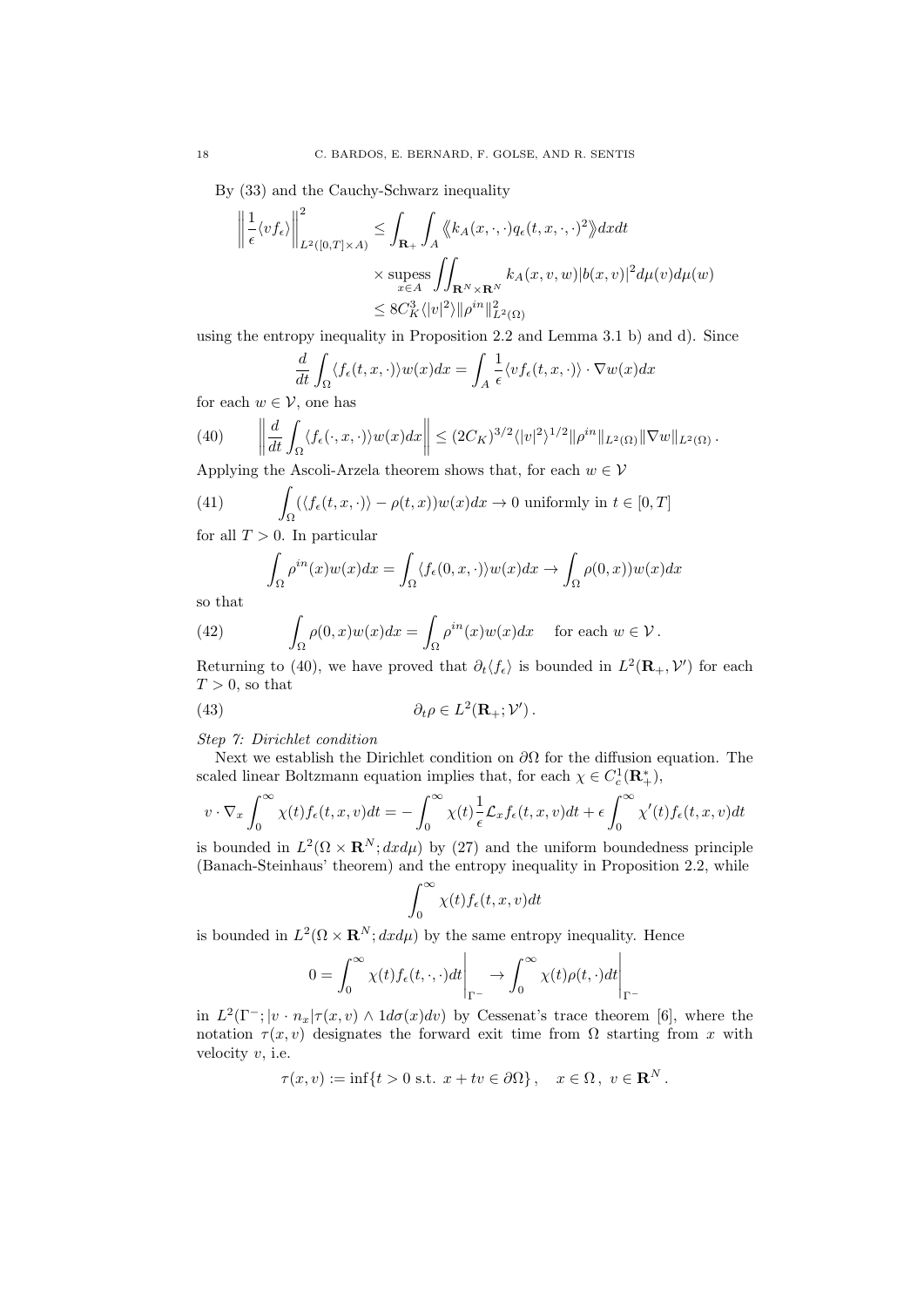In particular

$$
\left.\int_0^\infty \chi(t)\rho(t,\cdot)dt\right|_{\partial\Omega}=0\,.
$$

By (32), we already know that the limiting density  $\rho \in L^2([0,T]; H^1(\Omega))$ . Therefore

(44) 
$$
\rho(t, \cdot)|_{\partial \Omega} = 0 \quad \text{in } L^2([0, T]; H^{1/2}(\partial \Omega))
$$

for each  $T > 0$ .

*Step 8: convergence to the diffusion equation* 

Summarizing, we have proved that

 $f_{\epsilon}$  is relatively compact in  $L^{\infty}(\mathbf{R}_{+};L^{2}(\Omega\times\mathbf{R}^{N},dxd\mu(v)))$  weak-\*

and that, if *f* is a limit point of  $f_{\epsilon}$  as  $\epsilon \to 0$ , it is of the form

$$
f(t, x, v) = \rho(t, x) \quad dt dx d\mu(v) - \text{a.e. in } (t, x, v) \in \mathbf{R}_{+} \times \Omega \times \mathbf{R}^{N}
$$

where

(45) 
$$
\rho \in L^{\infty}(\mathbf{R}_{+}; \mathcal{H}) \cap L^{2}(\mathbf{R}_{+}; H_{0}^{1}(\Omega)) = L^{\infty}(\mathbf{R}_{+}; \mathcal{H}) \cap L^{2}(\mathbf{R}_{+}; \mathcal{V})
$$
  
and  $\partial_{t} \rho \in L^{2}(\mathbf{R}_{+}; \mathcal{V}')$ 

since  $\rho$  satisfies the Dirichlet boundary condition (44) and  $\nabla_x \rho \in L^2(\mathbf{R}_+ \times \Omega)$  by (32), together with (43). In particular, this implies that

(46) 
$$
\rho \in C_b(\mathbf{R}_+;\mathcal{H}).
$$

Besides  $\rho$  satisfies (35) for each test function  $w \in V$ , together with the initial condition (42). Therefore  $\rho$  is the unique solution of the Dirichlet problem for the diffusion equation with diffusion matrix  $M(x)$  defined in (18) with infinite diffusivity in *B*, with initial data  $\rho^{in}$ . By compactness and uniqueness of the limit point, we conclude that

$$
f_{\epsilon} \to \rho
$$
 in  $L^{\infty}(\mathbf{R}_{+}; L^{2}(\Omega \times \mathbf{R}^{N}, dxd\mu(v)))$  weak-\*

as  $\epsilon \to 0$ .

*Step 9: strong convergence*

The weak solution  $\rho$  of the initial-boundary value problem for the diffusion equation with infinite diffusivity in  $B$  is known to satisfy the identity

$$
\frac{1}{2} \int_{\Omega} \rho(t,x)^2 dx + \int_0^t \int_A \nabla_x \rho(s,x) \cdot M(x) \nabla_x \rho(s,x) dx ds = \frac{1}{2} \int_{\Omega} \rho^{in}(x)^2 dx
$$

for each  $t \geq 0$ .

By Jensen's inequality

$$
\int_{\Omega} \langle f_{\epsilon}(t, x, \cdot)^{2} \rangle dx \ge \int_{\Omega} \langle f_{\epsilon}(t, x, \cdot) \rangle^{2} dx
$$

while, by convexity and weak convergence,

$$
\lim_{\epsilon \to 0} \int_{\Omega} \langle f_{\epsilon}(t, x, \cdot) \rangle^{2} dx \ge \int_{\Omega} \rho(t, x)^{2} dx
$$

uniformly in  $t \in [0, T]$  for each  $T > 0$  by (41).

With the entropy identity satisfied by  $f_{\epsilon}$  (see Proposition 2.2) and the inequality (38), the two inequalities above imply that

$$
\int_{\Omega} \langle f_{\epsilon}(t,x,\cdot)^2 \rangle dx \to \int_{\Omega} \rho(t,x)^2 dx
$$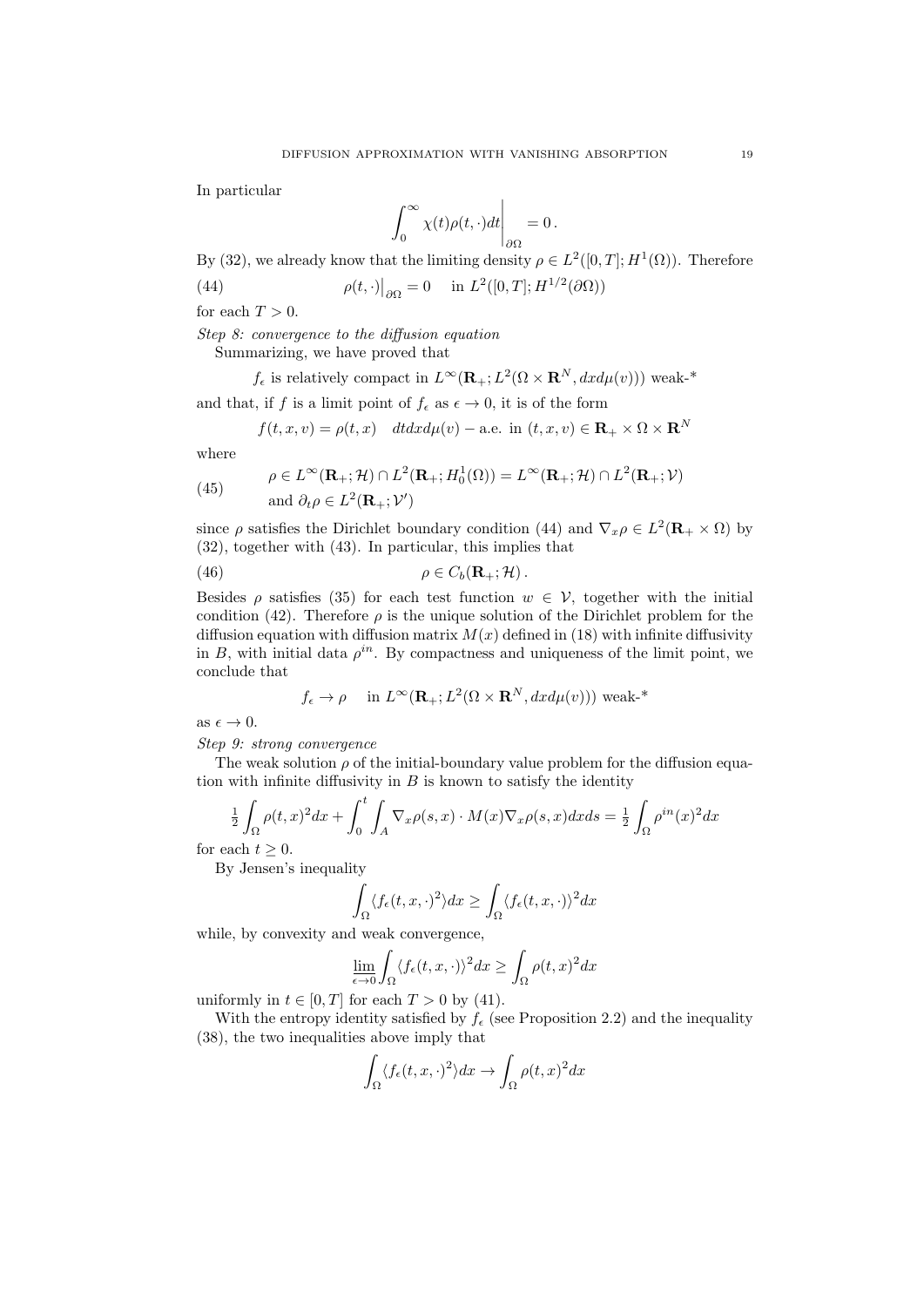uniformly in  $t \in [0, T]$  for each  $T > 0$ , so that

$$
f_{\epsilon}(t,\cdot,\cdot) \to \rho(t,\cdot)
$$
 strongly in  $L^2(\Omega \times \mathbf{R}^N, dx d\mu)$ 

uniformly in  $t \in [0, T]$  for each  $T > 0$ .

By the same token

$$
\frac{1}{2} \int_0^t \int_A \langle k_A(x, \cdot, \cdot) q_\epsilon(s, x, \cdot, \cdot) \rangle^2 \rangle dx ds \to \frac{1}{2} \int_0^t \int_A \langle k_A(x, \cdot, \cdot) q_\epsilon(s, x, \cdot, \cdot) \rangle^2 \rangle dx ds
$$

$$
= \int_0^t \int_A \nabla_x \rho(s, x) \cdot M(x) \nabla_x \rho(s, x) dx ds.
$$

Therefore

$$
q_{\epsilon} \to q
$$
 strongly in  $L^2([0, t] \times A \times \mathbf{R}^N \times \mathbf{R}^N; k_A(x, v, w) ds dx d\mu(v) d\mu(w)))$ 

as  $\epsilon \to 0$ . Besides q satisfies the equality in the Cauchy-Schwarz inequality (36) so that *q* is of the form

$$
q(t, x, v, w) = \lambda(t, x)(b(x, v) - b(x, w)) \cdot \nabla_x \rho(t, x).
$$

for some measurable function  $\lambda$  defined a.e. on  $\mathbf{R}_{+} \times A$ . Using (29) shows that  $\lambda(t, x) = -1$  for a.e.  $(t, x) \in \mathbb{R}_+ \times A$ , which concludes the proof.

Remark. The proof of Theorem 3.5 is inspired from the discussion of the Stokes and of the Navier-Stokes limit of the Boltzmann equation initiated in [1]. The procedure in step 9 for obtaining strong convergence is a simplified analogue of the proof of Theorem 6.2 in [1] using the notion of "entropic convergence" (see formula (4.32) in [1]). The discussion bearing on the limiting entropy production in step 5 is a simplified version of Lemma 4.7 in [1]. Notice also the role of the limiting linearized Boltzmann equation (29) and of the limiting collision integrand *q*, that is reminiscent of the analogous objects considered in [1] (see formula (4.3) and Proposition 4.1 there) in the case of the Boltzmann equation of the kinetic theory of gases. Notice in particular that the next to leading order in the Hilbert expansion, i.e. the second convergence statement in Theorem 3.5 is stated in complete analogy with formula  $(6.18)$  in [1] for the case of the Stokes limit of the Boltzmann equation.

#### 7. Conclusions

The main result presented above (Theorem 3.5) can obviously be generalized in several directions.

First, our method obviously applies to a scaled linear Boltzmann equation of the form

$$
(\epsilon \partial_t + v \cdot \nabla_x) f_{\epsilon}(t, x, v) + \frac{1}{\epsilon} \mathcal{L}_x f_{\epsilon}(t, x, v) + \epsilon \mathcal{B} f_{\epsilon}(t, x, v) = \epsilon S(t, x, v)
$$

where *B* is a bounded operator on  $L^2(\Omega \times \mathbf{R}^N; dx d\mu)$  and  $S \in L^1(\mathbf{R}_+; L^2(\Omega \times$  $\mathbf{R}^{N}, dxd\mu$ ) is a source term. For instance  $\beta$  could be the multiplication by an amplifying or damping coefficient, i.e.  $\mathcal{B}f_{\epsilon}(t, x, v) = \gamma(x)f_{\epsilon}(t, x, v)$  as in [3]. In other words, problems where the collision process is nearly, but not exactly conservative can be treated as above.

More general boundary conditions than the absorbing condition on  $\partial\Omega$  can also be considered. For instance, imposing a specular or diffuse reflection condition at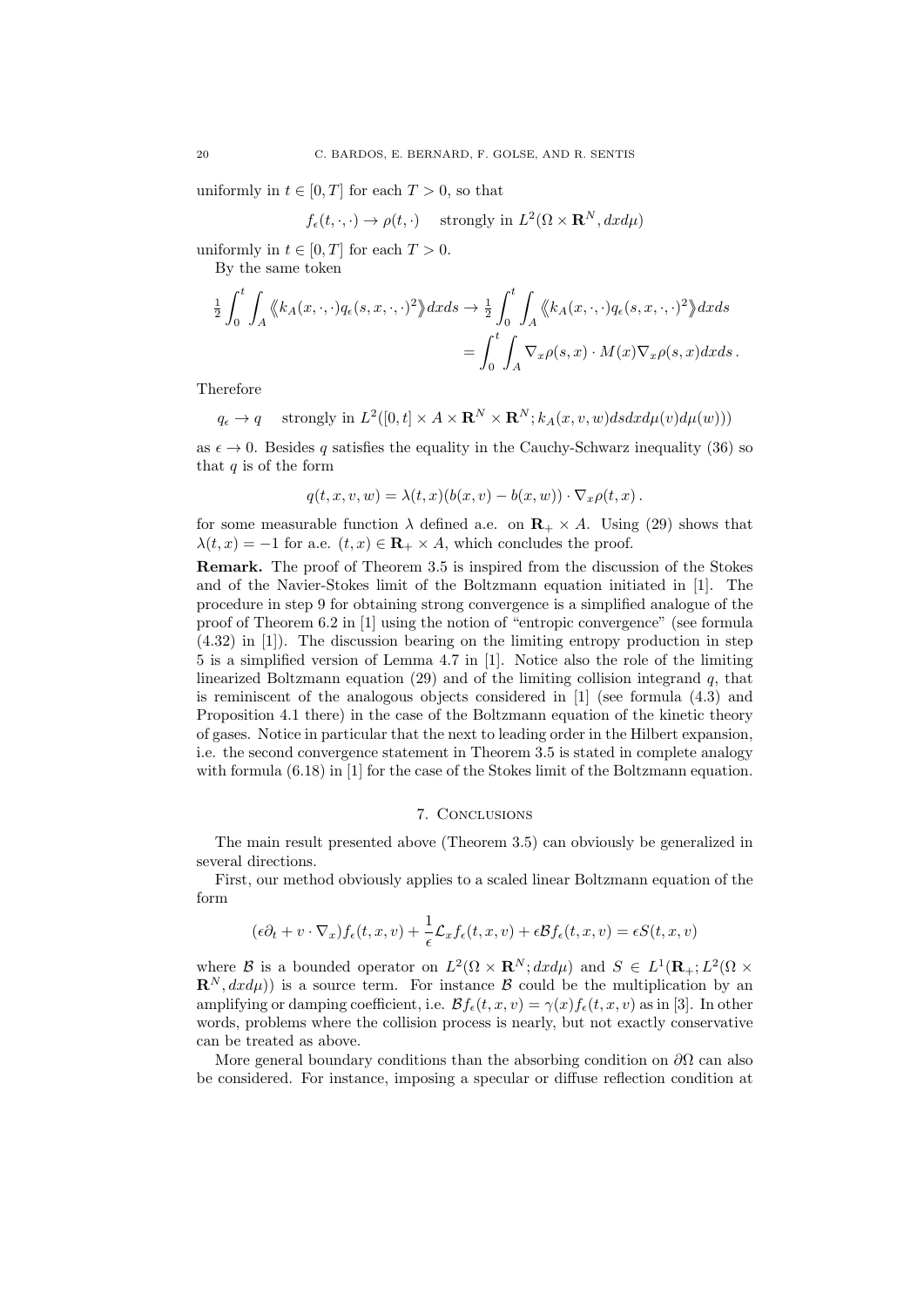the boundary, or a convex combination thereof, i.e. assuming that

$$
f_{\epsilon}(t,x,v) = (1-\theta(x))f_{\epsilon}(t,x,v-2v\cdot n_x n_x) + \frac{\theta(x)}{\langle (w\cdot n_x)_+ \rangle} \int_{\mathbf{R}^N} f_{\epsilon}(t,x,w)(w\cdot n_x)_+ d\mu(w)
$$

with  $\theta \in C(\partial\Omega)$  satisfying  $0 \leq \theta(x) \leq 1$  for all  $x \in \partial\Omega$  and with a measure  $\mu$ invariant under all transformations of the form  $v \mapsto Qv$  for  $Q \in O_N(\mathbf{R})$  leads to the same result as in Theorem 3.5, except that the homogeneous Dirichlet condition on  $\partial\Omega$  should be replaced with the homogeneous Neuman condition.

The methods presented in this paper should also apply to some nonlinear problems, such as the radiative transfer equations. In fact the compactness method used in the proof of Theorem 3.5 finds its origin in [2].

Comparing Theorem 3.5 with the result in [9] is a more delicate issue. We recall that the problem considered in [9] involves the juxtaposition of a medium where the collision cross-section is of order 1 and a highly collisional medium, where the collision cross section is of order  $1/\epsilon$ . The setting is one dimensional, but extensions to higher dimensions are possible and discussed in [9]. The main result in [9] is a proof of the validity of a domain decomposition strategy where the highly collisional medium is treated by the diffusion equation, with a boundary layer term that is the solution of a Milne problem (see [3]) to accurately describe the interface. The interested reader is referred to [9] for a more accurate description of this domain decomposition algorithm.

At first sight, the situation considered in the present paper is of the same type, as the case of a transition kernel  $k_{\epsilon}$  such that  $k_{\epsilon}(x, v, w) = O(1)$  for a.e.  $x \in B$ is covered by our assumptions. Yet the result in Theorem 3.5 obviously does not involve any sophisticated treatment of the interface between *A* and *B* that would require solving a Milne problem. The difference between both results comes from the type of boundary data considered in [9] and here. In the situation considered in Theorem 3.5, the distribution function of particles entering each connected component of  $B$ , i.e. of the region where the collision cross-section is of order 1, is independent of the variable *v*. For such boundary data, one easily verifies that the boundary layer matching the kinetic and the diffusion domain in  $[9]$  is trivial to leading order.

#### Appendix A. Proof of Lemma 2.3

Let  $\phi^{in}$  and  $\Sigma$  be the extensions of  $f^{in}$  and  $S$  respectively by 0 for  $x \notin \Omega$ . Let  $\phi$  be the solution of the Cauchy problem

$$
\begin{cases} \epsilon \partial_t \phi_{\epsilon} + v \cdot \nabla_x \phi_{\epsilon} = \Sigma \,, & x, v \in \mathbf{R}^N \,, \ t > 0 \,, \\ \phi_{\epsilon} \big|_{t=0} = \phi^{in} \,. \end{cases}
$$

Then, for all  $t \in [0, T]$ 

(47) 
$$
f_{\epsilon}(t,x,v) = \phi_{\epsilon}(t,x,v) \quad \text{for } dx d\mu(v) \text{ a.e. } (x,v) \in \Omega \times \mathbf{R}^{N}.
$$

Denoting by  $\hat{\phi}_{\epsilon}$ ,  $\hat{\phi}^{in}$  and  $\hat{\Sigma}$  the partial Fourier transforms of  $\phi_{\epsilon}$ ,  $\phi^{in}$  and  $\Sigma_{\epsilon}$ respectively, one finds that

$$
\epsilon \frac{d}{dt} \left( e^{itv \cdot \xi/\epsilon} \hat{\phi}_{\epsilon}(t,\xi,v) \right) = e^{itv \cdot \xi/\epsilon} \hat{\Sigma}(t,\xi,v)
$$

so that the function

$$
t\mapsto \hat{\psi}_{\epsilon}(t,\xi,v):=e^{itv\cdot\xi/\epsilon}\hat{\phi}_{\epsilon}
$$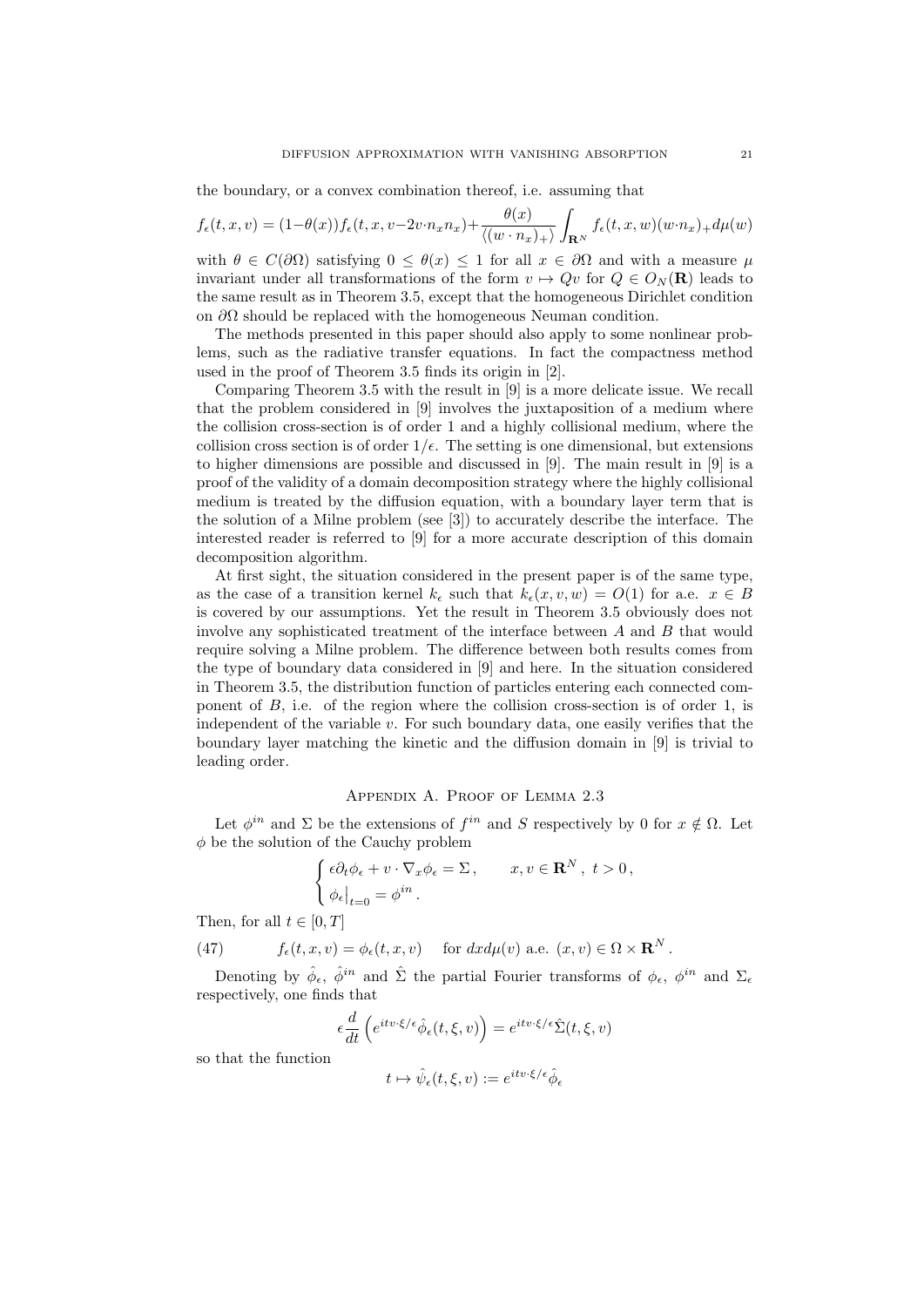belongs to  $C^1([0,T]; L^2(\mathbf{R}^N \times \mathbf{R}^N; d\xi d\mu(v)))$  and one has

$$
\epsilon \frac{1}{2} \frac{d}{dt} |\psi_{\epsilon}(t,\xi,v)|^2 = \Re \left( e^{itv \cdot \xi/\epsilon} \hat{\Sigma}(t,\xi,v) \overline{\hat{\psi}_{\epsilon}(t,\xi,v)} \right)
$$

or equivalently

$$
\epsilon \frac{1}{2} \frac{d}{dt} |\phi_{\epsilon}(t,\xi,v)|^2 = \Re \left( \hat{\Sigma}(t,\xi,v) \overline{\hat{\phi}_{\epsilon}(t,\xi,v)} \right)
$$

Integrating in  $t \in [0, T]$  and  $\xi, v \in \mathbb{R}^N$  and applying Plancherel's theorem shows that

$$
\frac{1}{2} \iint_{\Omega \times \mathbf{R}^N} \phi_{\epsilon}(T, x, v)^2 dx dv \leq \frac{1}{2} \iint_{\mathbf{R}^N \times \mathbf{R}^N} \phi_{\epsilon}(T, x, v)^2 dx dv
$$

$$
= \frac{1}{\epsilon} \int_0^T \iint_{\mathbf{R}^N \times \mathbf{R}^N} \Sigma(t, x, v) \phi_{\epsilon}(t, x, v)^2 dx dv dt + \frac{1}{2} \iint_{\mathbf{R}^N \times \mathbf{R}^N} \phi(0, x, v)^2 dx dv
$$

$$
= \frac{1}{\epsilon} \int_0^T \iint_{\Omega \times \mathbf{R}^N} S(t, x, v) \phi_{\epsilon}(t, x, v)^2 dx dv dt + \frac{1}{2} \iint_{\Omega \times \mathbf{R}^N} f^{in}(x, v)^2 dx dv
$$

and the result follows from (47).

## Appendix B. Auxiliary Lemmas on Evolution Equations

Let *V* and *H* be two separable Hilbert spaces such that  $V \subset H$  with continuous inclusion and  $V$  is dense in  $H$ . The Hilbert space  $H$  is identified with its dual and the map

$$
\mathcal{H}\ni u\mapsto L_u\in\mathcal{V}',
$$

where  $L_u$  is the linear functional

$$
L_u: \mathcal{V} \ni v \mapsto (u|v)_{\mathcal{H}} \in \mathbf{R},
$$

identifies  $H$  with a dense subspace of  $V'$ .

Lemma B.1. *Assume that*

$$
v \in L^2(0,T;\mathcal{V})
$$
 and  $\frac{dL_v}{dt} \in L^2(0,T;\mathcal{V}')$ .

*Then*

*a)* the function *v* is a.e. equal to a unique element of  $C([0, T], \mathcal{H})$  still denoted *v*; *b)* this function  $v \in C([0, T], \mathcal{H})$  satisfies

$$
\frac{1}{2}|v(t_2)|_{\mathcal{H}}^2 - \frac{1}{2}|v(t_1)|_{\mathcal{H}}^2 = \int_{t_1}^{t_2} \left\langle \frac{dL_v}{dt}(t), v(t) \right\rangle_{\mathcal{V}',\mathcal{V}} dt
$$

*for all*  $t_1, t_2 \in [0, T]$ 

Statement a) follows from Proposition 2.1 and Theorem 3.1 in chapter 1 of [13], and statement b) from Theorem II.5.12 of [4].

**Lemma B.2.** *Let*  $L \in L^2(0,T; \mathcal{V}')$  *satisfy* 

$$
\langle L(t), w \rangle_{V',V} = 0 \text{ for a.e. } t \in [0, T]
$$

*for all*  $w \in V$ *. Then* 

$$
L(t) = 0
$$
 for a.e.  $t \in [0, T]$ .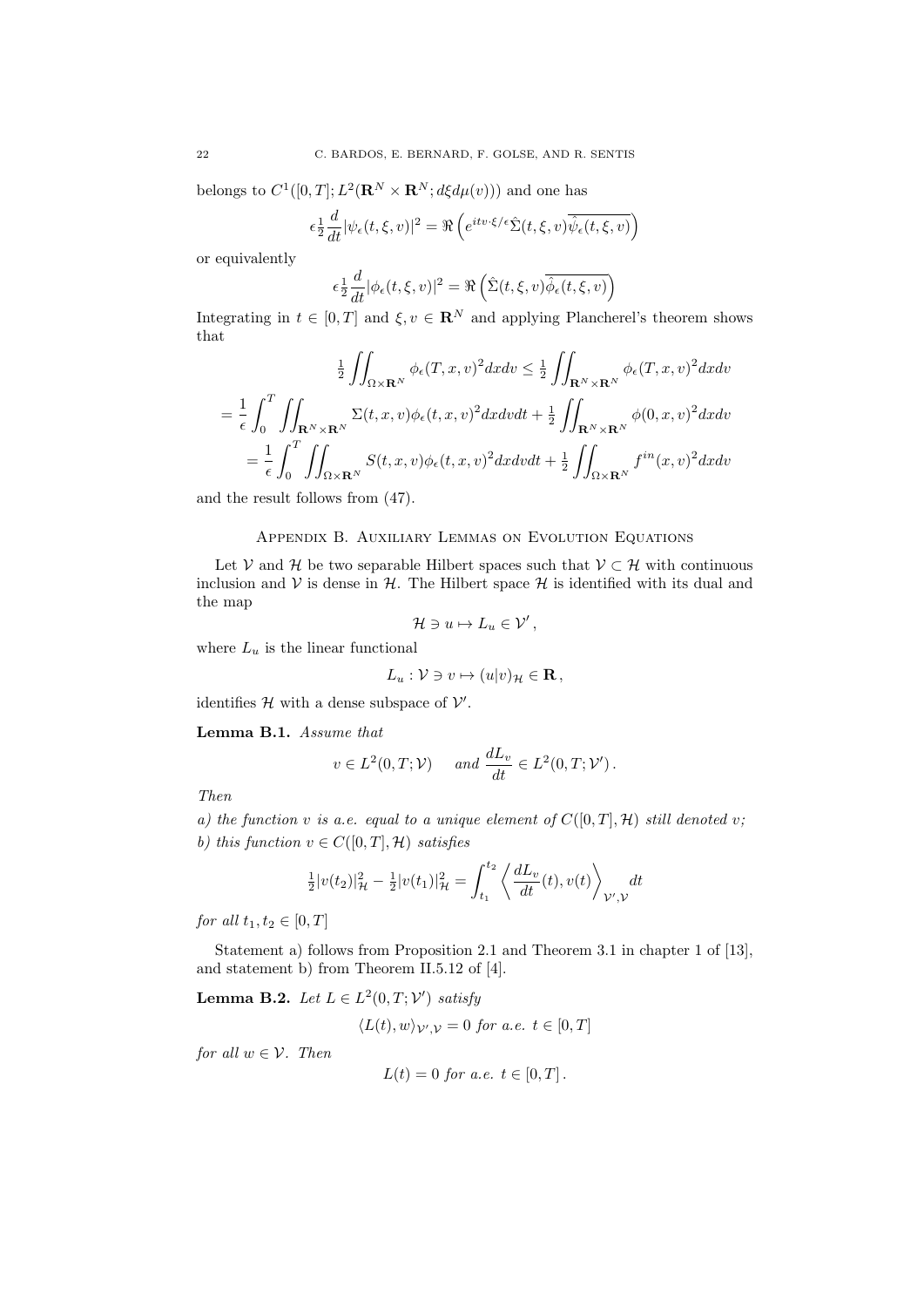*Proof.* Pick  $\mathcal{N}_w \subset [0, T]$  negligible such that *L* is defined on  $[0, T] \setminus \mathcal{N}_w$  and

$$
\langle L(t), w \rangle_{\mathcal{V}', \mathcal{V}} = 0 \text{ for all } t \in [0, T] \setminus \mathcal{N}_w.
$$

Let  $D$  be a dense countable subset of  $V$  and let

$$
\bar{\mathcal{N}} := \bigcup_{w \in \mathcal{D}} \mathcal{N}_w \, .
$$

For all  $t \in [0, T] \setminus \overline{N}$ , one has

$$
\langle L(t), w \rangle_{\mathcal{V}', \mathcal{V}} = 0 \text{ for all } w \in \mathcal{D} \quad \text{ so that } L(t) = 0
$$

because  $L(t)$  is a continuous linear functional on  $V$  and  $D$  is dense in  $V$ .

The next lemma recalls the functional background for Green's formula in the context of evolution equations.

**Lemma B.3.** Let  $\Omega$  be an open subset of  $\mathbb{R}^N$  with smooth boundary, and let  $T > 0$ . *Denote by n the unit outward normal field on*  $\partial\Omega$ *. Let*  $\rho \in C([0, T]; L^2(\Omega))$  and  $m \in L^2((0,T) \times \Omega, \mathbb{R}^N)$ *. Assume that* 

$$
\partial_t \rho + \text{div}_x m = 0
$$
 in the sense of distributions in  $(0, T) \times \Omega$ .

*Then*

*a)* the vector field *m* has a normal trace  $m \cdot n|_{(0,T)\times\partial\Omega} \in H_{00}^{1/2}((0,T)\times\partial\Omega)'$ ;

*b)* for each  $\psi \in H^1(\Omega)$ 

$$
\frac{d}{dt} \int_{\Omega} \rho(\cdot, x) \psi(x) dx - \int_{\Omega} m(\cdot, x) \cdot \nabla_x \psi(x) dx \n= -\langle m \cdot n \big|_{\partial \Omega}, \psi \big|_{\partial \Omega} \rangle_{H^{-1/2}(\partial \Omega), H^{1/2}(\partial \Omega)}
$$

 $in H^{-1}(0,T)$ .

*Proof.* Let  $\chi \in C_c^{\infty}(\mathbf{R})$  be such that

$$
\chi(t) = 1
$$
 for  $t \in [-1, T + 1]$  and  $\text{supp}(\chi) \subset [-2, T + 2]$ .

Define

$$
\bar{\rho}(t,x) := \begin{cases} \rho(t,x) & \text{if } 0 \leq t \leq T \\ \chi(t)\rho(0,x) & \text{if } t < 0 \\ \chi(t)\rho(T,x) & \text{if } t > T \end{cases}
$$

and

$$
\bar{m}(t,x) := \begin{cases} m(t,x) & \text{if } 0 \le t \le T \\ 0 & \text{if } t \notin [0,T] \end{cases}
$$

so that the vector field  $X := (\bar{\rho}, \bar{m})$  is an extension of  $(\rho, m)$  to  $\mathbb{R} \times \Omega$  satisfying  $X \in L^2(\mathbf{R} \times \Omega; \mathbf{R}^{N+1})$ .

Besides

$$
(\partial_t \overline{\rho} + \text{div}_x \overline{m})(t, x) = \chi'(t)(\mathbf{1}_{t<0}\rho(0, x) + \mathbf{1}_{t>T}\rho(T, x)) =: S(t, x)
$$

with  $S \in L^2(\mathbf{R} \times \Omega)$  so that

$$
\operatorname{div}_{t,x} X = S \in L^2(\mathbf{R} \times \Omega).
$$

Therefore X has a normal trace on the boundary  $\partial(\mathbf{R} \times \Omega) = \mathbf{R} \times \partial \Omega$ , denoted  $X \cdot n|_{\mathbf{R} \times \partial \Omega} \in H^{-1/2}(\mathbf{R} \times \partial \Omega).$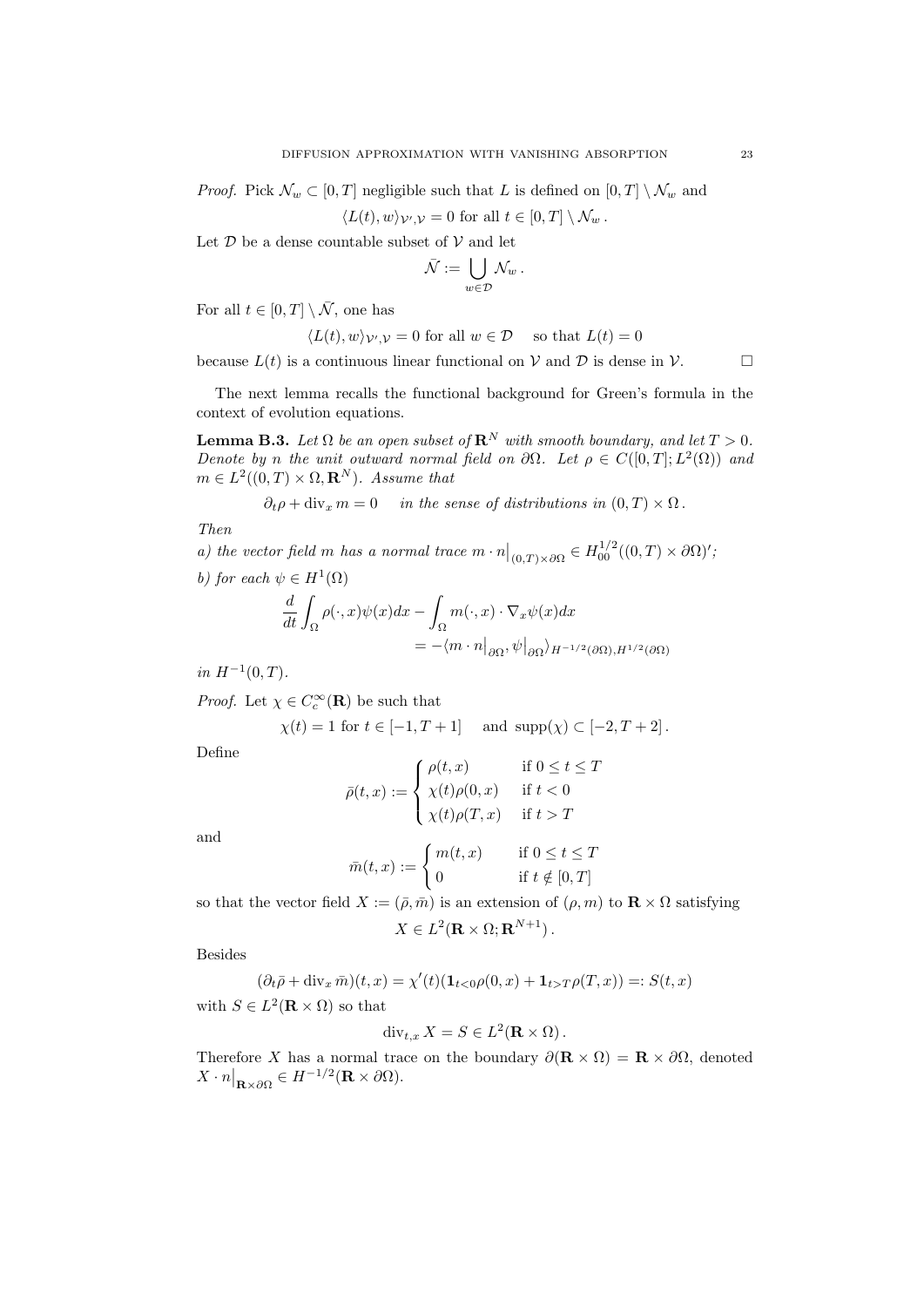Let  $\phi \in H_{00}^{1/2}((0,T) \times \partial \Omega)$ ; denote by  $\overline{\phi}$  its extension by 0 to  $\mathbb{R} \times \partial \Omega$ . Thus  $\bar{\phi} \in H^{1/2}(\mathbf{R} \times \partial \Omega)$  and there exists  $\bar{\Phi} \in H^1(\mathbf{R} \times \Omega)$  such that  $\bar{\phi} = \bar{\Phi}|_{\mathbf{R} \times \partial \Omega}$ . The normal trace of *m* is then defined as follows: by Green's formula

 $\mathbf{r}$ 

$$
\langle m \cdot n |_{\mathbf{R} \times \partial \Omega}, \phi \rangle_{H_{00}^{1/2}((0,T) \times \partial \Omega)' H_{00}^{1/2}((0,T) \times \partial \Omega)}
$$
  

$$
:= \langle X \cdot n |_{\mathbf{R} \times \partial \Omega}, \overline{\phi} \rangle_{H^{1/2}((0,T) \times \partial \Omega)' H^{1/2}((0,T) \times \partial \Omega)}
$$
  

$$
= \iint_{\mathbf{R} \times \Omega} (\overline{\rho} \partial_t \overline{\Phi} + \overline{m} \cdot \nabla_x \overline{\Phi} + S \overline{\Phi})(t, x) dx dt.
$$

Applying Green's formula on  $(0, T) \times \Omega$  shows that two different extensions of the vector field  $(\rho, m)$  define the same distribution  $m \cdot n|_{(0,T)} \times \partial\Omega$  on  $(0,T) \times \partial\Omega$ . This completes the proof of statement a).

As for statement b), let  $\kappa \in H_0^1(0,T)$  and  $\psi \in H^1(\Omega)$ , define  $\Phi(t,x) := \kappa(t)\psi(x)$ and let  $\bar{\Phi}$  be the extension of  $\Phi$  by 0 to  $\mathbf{R} \times \Omega$ , so that  $\bar{\Phi} \in H^1(\mathbf{R} \times \Omega)$ . Thus  $\phi = \Phi|_{(0,T)\times\partial\Omega} \in H_{00}^{1/2}((0,T)\times\partial\Omega)$  and

$$
\langle \langle m \cdot n |_{\partial \Omega}, \psi |_{\partial \Omega} \rangle_{H^{-1/2}(\partial \Omega), H^{1/2}(\partial \Omega)}, \kappa \rangle_{H^{-1}(0,T), H_0^1(0,T)}
$$
  
\n
$$
:= \langle m \cdot n |_{\mathbf{R} \times \partial \Omega}, \phi \rangle_{H_{00}^{1/2}((0,T) \times \partial \Omega)' H_{00}^{1/2}((0,T) \times \partial \Omega)}
$$
  
\n
$$
= \iint_{\mathbf{R} \times \Omega} (\bar{\rho} \partial_t \bar{\Phi} + \bar{m} \cdot \nabla_x \bar{\Phi} + S \bar{\Phi})(t, x) dx dt
$$
  
\n
$$
= \int_0^T \int_{\Omega} (\rho(t, x) \kappa'(t) \psi(x) + m(t, x) \cdot \nabla \psi(x) \kappa(t)) dx dt
$$
  
\n
$$
= -\left\langle \frac{d}{dt} \int_{\Omega} \rho(t, x) \psi(x) dx, \kappa \right\rangle_{H^{-1}(0,T), H_0^1(0,T)}
$$
  
\n
$$
+ \int_0^T \int_{\Omega} m(t, x) \cdot \nabla \psi(x) \kappa(t) dx dt
$$

which is precisely the identity in statement b).  $\Box$ 

#### **REFERENCES**

- [1] C. Bardos, F. Golse, C.D. Levermore: *Fluid Dynamic Limits of Kinetic Equations II: Convergence Proofs for the Boltzmann Equation*, Comm. on Pure and Appl. Math. 46 (1993), 667–753.
- [2] C. Bardos, F. Golse, B. Perthame, R. Sentis: *The nonaccretive radiative transfer equations: existence of solutions and Rosseland approximation*, J. Funct. Anal. 77 (1988), 434–460.
- [3] C. Bardos, R. Santos, R. Sentis: *Diffusion approximation and computation of the critical size*, Trans. Amer. Math. Soc. 284 (1984), 617–649.
- [4] F. Boyer, P. Fabrie: "Eléments d'analyse pour l'étude de quelques modèles d'écoulements de fluides visqueux incompressibles". Mathématiques et Applications Vol. 52. Springer Verlag, Berlin, Heidelberg 2006.
- [5] H. Brezis: "Analyse Fonctionnelle. Théorie et Applications." Masson, Paris 1987.
- [6] M. Cessenat: *Th´eor`emes de trace L<sup>p</sup> pour des espaces de fonctions de la neutronique*, C. R. Acad. Sci. Paris Sér. I Math. 299 (1984), 831-834.
- [7] R. Dautray, J.-L. Lions: "Analyse mathématique et calcul numérique pour les sciences et les techniques", Masson, Paris 1985.
- [8] L. Desvillettes, F. Golse, V. Ricci: *Homogenization of the heat equation with infinitely conducting inclusions*, manuscript.
- [9] F. Golse, S. Jin, C.D. Levermore: *A domain decomposition analysis for a two-scale linear transport problem*, ESAIM Math. Model. Numer. Anal. 37 (2003), 869–892.